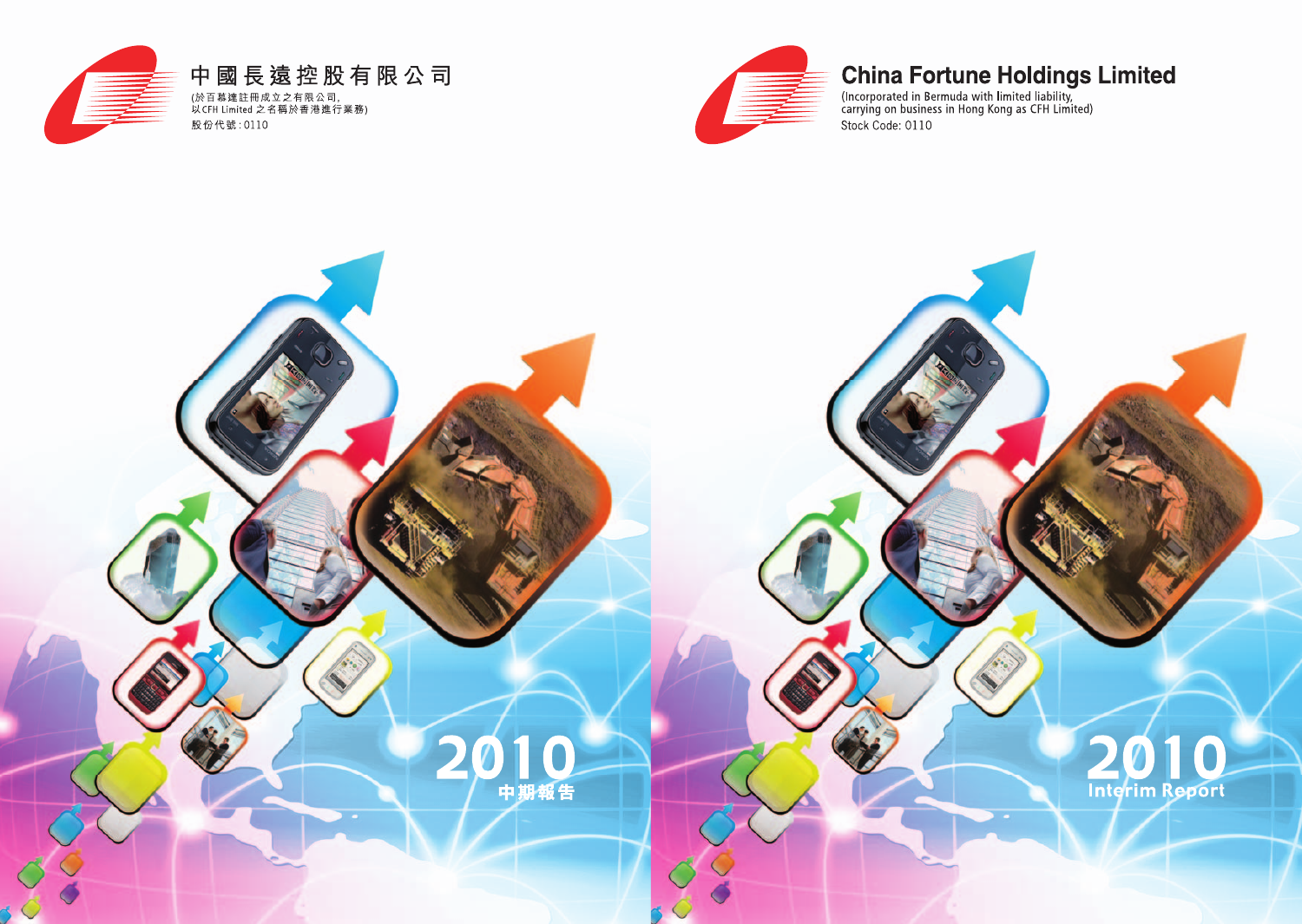# TABLE OF CONTENTS

| Corporate information                                    | $\overline{2}$ |
|----------------------------------------------------------|----------------|
| Review and outlook                                       | 3              |
| Other information                                        | 7              |
| Condensed consolidated income statement                  | 15             |
| Condensed consolidated statement of comprehensive income | 16             |
| Condensed consolidated statement of financial position   | 17             |
| Condensed consolidated statement of changes in equity    | 19             |
| Condensed consolidated statement of cash flows           | 20             |
| Notes to the condensed consolidated financial statements | 21             |

1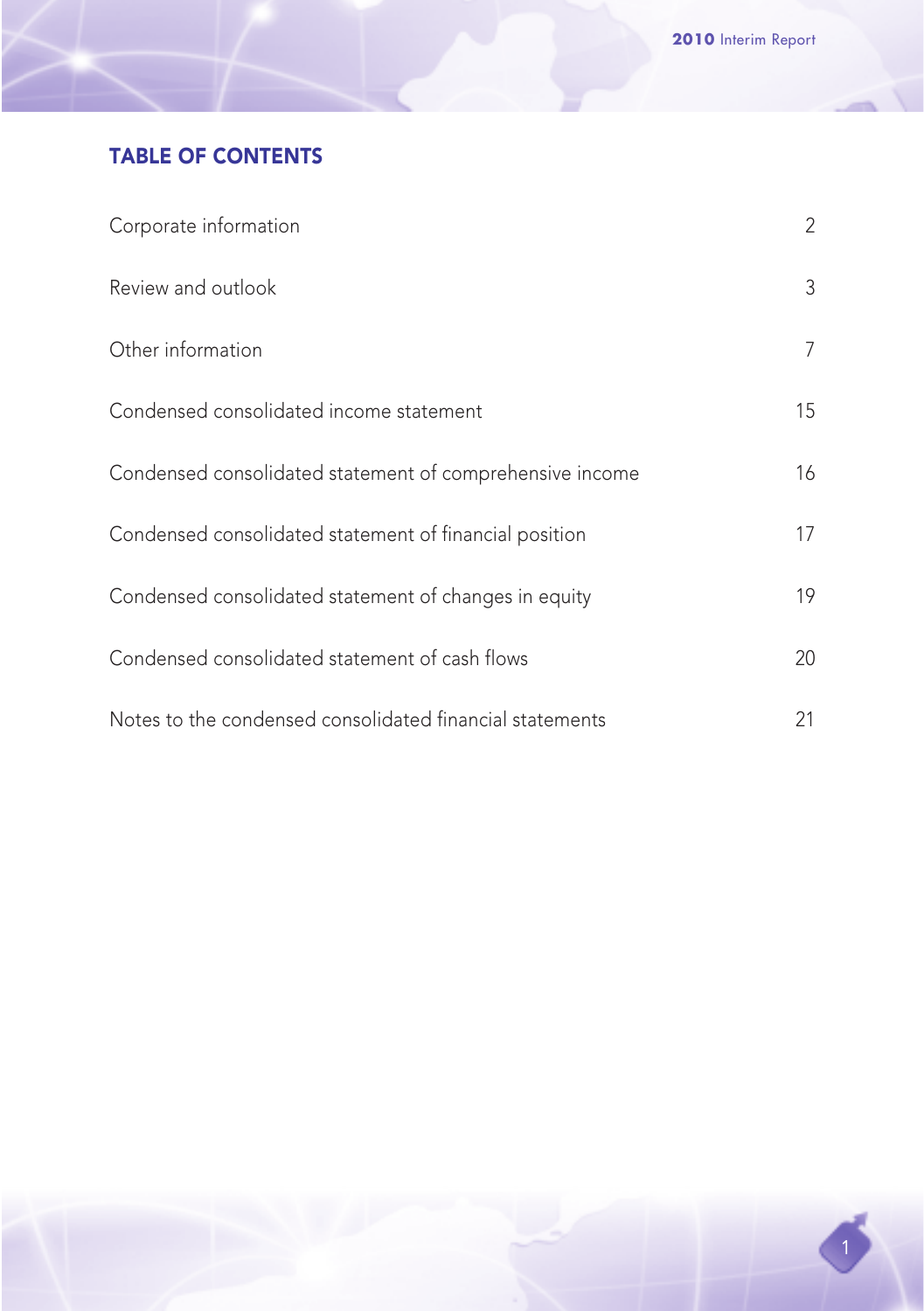# CORPORATE INFORMATION

#### Board of Directors

Chairman Mr. Lau Siu Ying

Executive Directors Mr. Luo Xi Zhi Mr. Wang Yu

Non-executive Directors Mr. Fung Oi Ip, Alfonso Mr. Lo Wing Yat

#### Independent Non-executive Directors

Mr. Chang Wing Seng, Victor Mr. Wong Lit Chor, Alexis Mr. Chen Yi Gang

#### Company Secretary

Mr. Lam Man Kit

#### Audit Committee

Mr. Chang Wing Seng, Victor (Committee Chairman) Mr. Fung Oi Ip, Alfonso Mr. Wong Lit Chor, Alexis

#### Registered Office

Clarendon House, 2 Church Street, Hamilton HM11, Bermuda.

#### Hong Kong Head Office

Room 1505-07, Tower A, Regent Centre, 63 Wo Yi Hop Road, Kwai Chung, Hong Kong.

# China Head Office

Room 1901, 19/F., BM Tower, 218 Wu Song Road, Shanghai, PRC.

### Shanghai Office

Room 328, Xin Mao Lou, 2 Tai Zhong Nan Lu, Waigaoqiao Free Trade Zone, Shanghai, PRC.

# Principal Share Registrar and Transfer Office

HSBC Bank Bermuda Limited 6 Front Street, Hamilton, HM11, Bermuda.

# Hong Kong Branch Share Registrar and Transfer Office

Tricor Abacus Limited 26/F., Tesbury Centre, 28 Queen's Road East, Wanchai, Hong Kong.

#### Auditor

Deloitte Touche Tohmatsu

# Legal Advisors

Conyers Dill & Pearman

#### Principal Bankers

China Merchants Bank CITIC Bank International

# Corporate Websites

www.fortunetele.com www.chinafortune.com

# Stock Code

110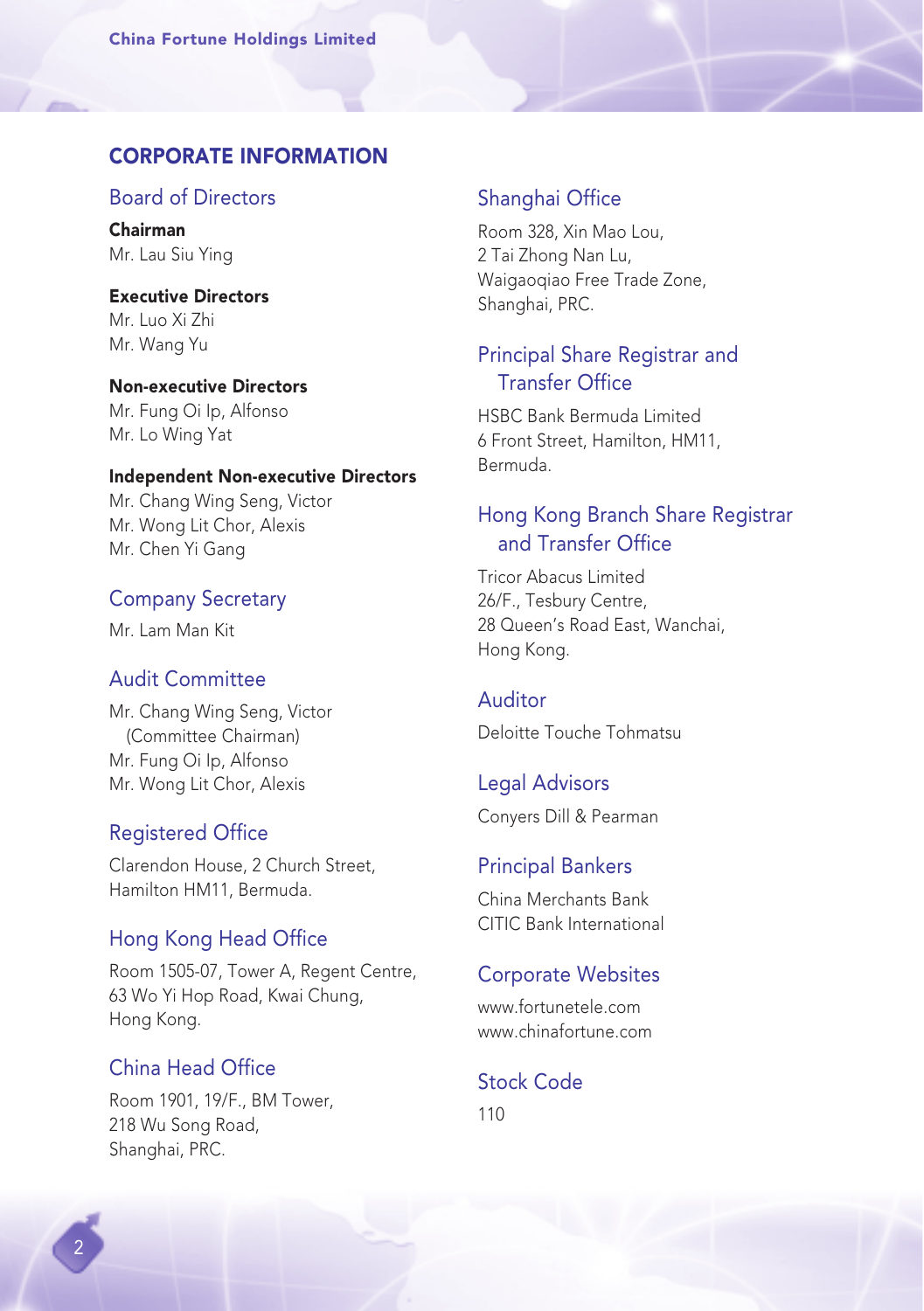# REVIEW AND OUTLOOK

#### Financial Review

The fulfillment distribution business for Nokia Stores continues to be a core business of the Group in which the Group is appointed as the sole fulfillment distributor for Nokia Stores in the People's Republic of China ("PRC"). Besides, the Group has disposed the mobile phone distribution business in Hong Kong, named Synergy Technologies (Asia) Limited in August 2009 with a view to focus its resources in the PRC market which offers more opportunities to the Group. Accordingly, the figures from this business segment were classified as "Discontinued operations" during the previous corresponding period. In order to ensure that the figures during the period as explained below are on a comparable basis with those of previous corresponding period, the figures for the previous corresponding period included only the ones from the continuing operations.

The Group recorded a consolidated revenue during the period of HK\$1,143.4 million when compared to the previous corresponding period of HK\$960.5 million. The increase in revenue was mainly attributable to an increase from the fulfillment distribution business for Nokia Stores. The gross profit amounted to HK\$35.0 million, an increase when compared to the previous corresponding period of HK\$20.2 million. The gross margin percentage during the period was 3.1% which was a bit higher than the previous corresponding period of 2.1%. The newly acquired mining business commenced revenue contribution to the Group in this period, amounted to HK\$3.0 million.

The selling and distribution costs amounted to HK\$17.1 million when compared to the previous corresponding period of HK\$11.0 million. The administrative expenses amounted to HK\$12.3 million, an increase when compared to the previous corresponding period of HK\$9.2 million. Increases in various expenses in the period reflected a more challenging business environment in the industry. During the previous corresponding period, owing to the amounts recovered from previous provision made for accounts and other receivables in the old discontinued business (i.e. the national distribution business in the PRC), the Group has made a gain of HK\$15.0 million during the previous corresponding period. No such gain was made in this period.

As far as the mobile phone retail chain business in Zhuhai was concerned, the revenue achieved during the period amounted to HK\$20.5 million, an increase of 35.7% as compared with the previous corresponding period of HK\$15.1 million. The Group shared a profit from it during the period as compared to sharing a loss from it during the previous corresponding period.

The Group shared a net gain of HK\$0.2 million from the result of an associate during the period as compared to HK\$0.3 million from the results of 2 associates in the previous corresponding period. Intelligence Tech Limited, a previous associate of the Group, had been disposed in November 2009.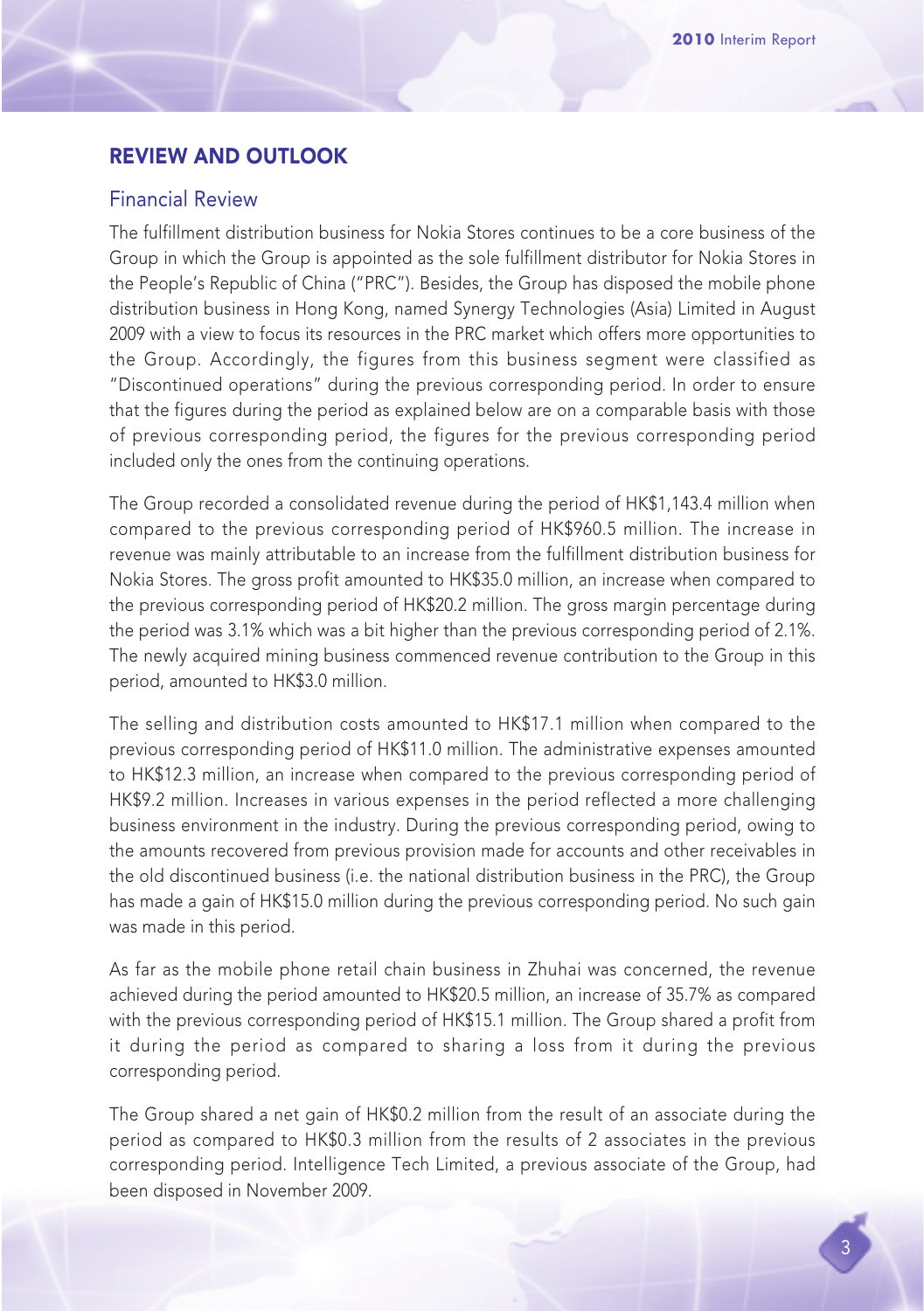The finance costs during the period increased from HK\$1.2 million to HK\$5.4 million due to the increase in the level of bank and other borrowings as additional working capital for the Nokia Store fulfillment distribution business, and interest charges for the promissory notes.

A loss of HK\$4.3 million was recorded in the pervious corresponding period for the discontinued distribution business in Hong Kong, which was disposed in August 2009.

As a result of the above, the Group reported a net profit of HK\$2.5 million during the period when compared to the profit of HK\$12.3 million in the previous corresponding period. The net asset value of the Group as at 30 June 2010 amounted to HK\$263.6 million or HK\$0.32 per share when compared to HK\$158.3 million or HK\$0.23 per share as at 31 December 2009. As at 30 June 2010, the Group's bank and other borrowings amounted to HK\$71.1 million, as compared to HK\$14.0 million as at 31 December 2009. The increase in bank and other borrowings was mainly attributable to restructuring the financing facilities for the Nokia Store fulfillment distribution business.

The gearing ratio of the Group, defined as the ratio of the total long term liabilities to the shareholder's equity, was 0.55 as at 30 June 2010 when compared to 1.54 as at 31 December 2009. As at 31 December 2009, there were convertible loan notes amounted to HK\$100.3 million which were fully converted into the Company's share on 4 January 2010. The reduction in the above gearing ratio was mainly attributable to this conversion.

The total bank deposits and cash balances amounted to HK\$32.1 million as at 30 June 2010 without any deposit pledged to banks. The Group is financed by a combination of its equity capital, cash flow generated from its operation and bank borrowings. During the period, there was no material change in the funding and treasury policy of the Group. The Group considers the only potential currency exposure is in Renminbi as the majority of its revenue is derived in the PRC. It is the treasury policy of the Group to manage its foreign currency exposure whenever its financial impact is material to the Group.

The inventories of the Group as at 30 June 2010 amounted to HK\$199.4 million, as compared to HK\$164.8 million as at 31 December 2009, mainly comprised inventories from the fulfillment distribution business for Nokia Stores. The inventory turnover period was 30 days for the six months ended 30 June 2010, as compared with the one for the twelve months ended 31 December 2009 of 29 days. The Group will continue to apply strict policy in inventory control in the future. The amount of trade and other receivables as at 30 June 2010 was HK\$123.2 million, as compared to HK\$85.8 million as at 31 December 2009. In order to minimize the credit risk for the trade receivables, the Group has implemented strict control on the determination of credit limits, credit approvals and other monitoring procedures to ensure that follow-up action is taken to recover overdue debts. In addition, the revenue generated from the fulfillment distribution business for Nokia Stores is mainly on cash basis which further reduces the credit risk of the Group.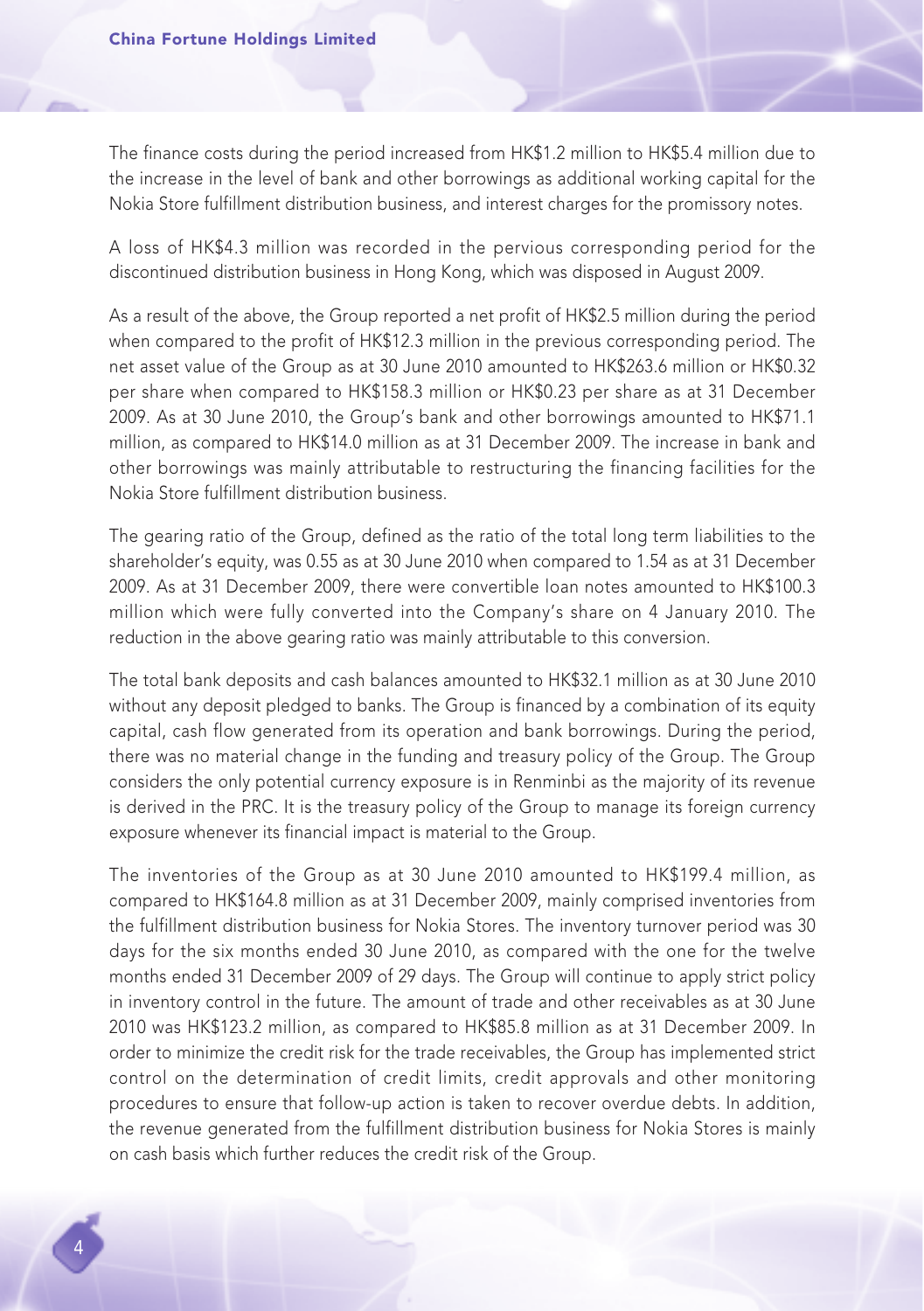As at 30 June 2010, the Group had in total 259 employees as compared to 243 employees as at 31 December 2009. Employees were remunerated according to the nature of their job duties and market trend. The Group provided staff welfare and fund contribution to its employees in accordance with the prevailing regulations in the PRC and Hong Kong. There was no material change in the remuneration policy, bonus scheme and share option scheme during the period. The Group has a share option scheme under which the Company may grant share options to the participants, including directors and employees, to subscribe for shares of the Company.

# Operational Review

## Market Overview

According to the statistics released by the Ministry of Industry and Information Technology of the People's Republic of China ("MII"), there were more than 800 million subscribers to mobile phone services in the PRC as at the end of June 2010, equivalent to a penetration rate of 60.5 users per 100 persons. The low penetration rate in the rural market, where more than half of the population in the PRC resides, together with the 3G services and the continued economic growth in the PRC, mean that the PRC market still has a lot of untapped potential.

On the other hand, while there are continuing intense competitions among the big mobile phone manufacturers in the PRC, they are trying to cut the distribution layers by directly supplying to the provincial distributors and leading retailers with a view to increase their profitability. Because of this, leading vendors have developed multi-channel distribution models which include "national distribution", "provincial distribution", "direct to retail" and "direct to operator".

As one of the integrated fulfillment distributors in the PRC, the Group provides all necessary services, which include but not limited to transaction handling, credit financing, delivery, rebate execution, stock buffering and B2B system integration, etc. In return, the Group receives a contractual margin, as well as various rebates as its service income. This business model is more transparent, allowing the buyers, the suppliers and the Group to share common information and enhances the efficiency of all the activities of the value chain.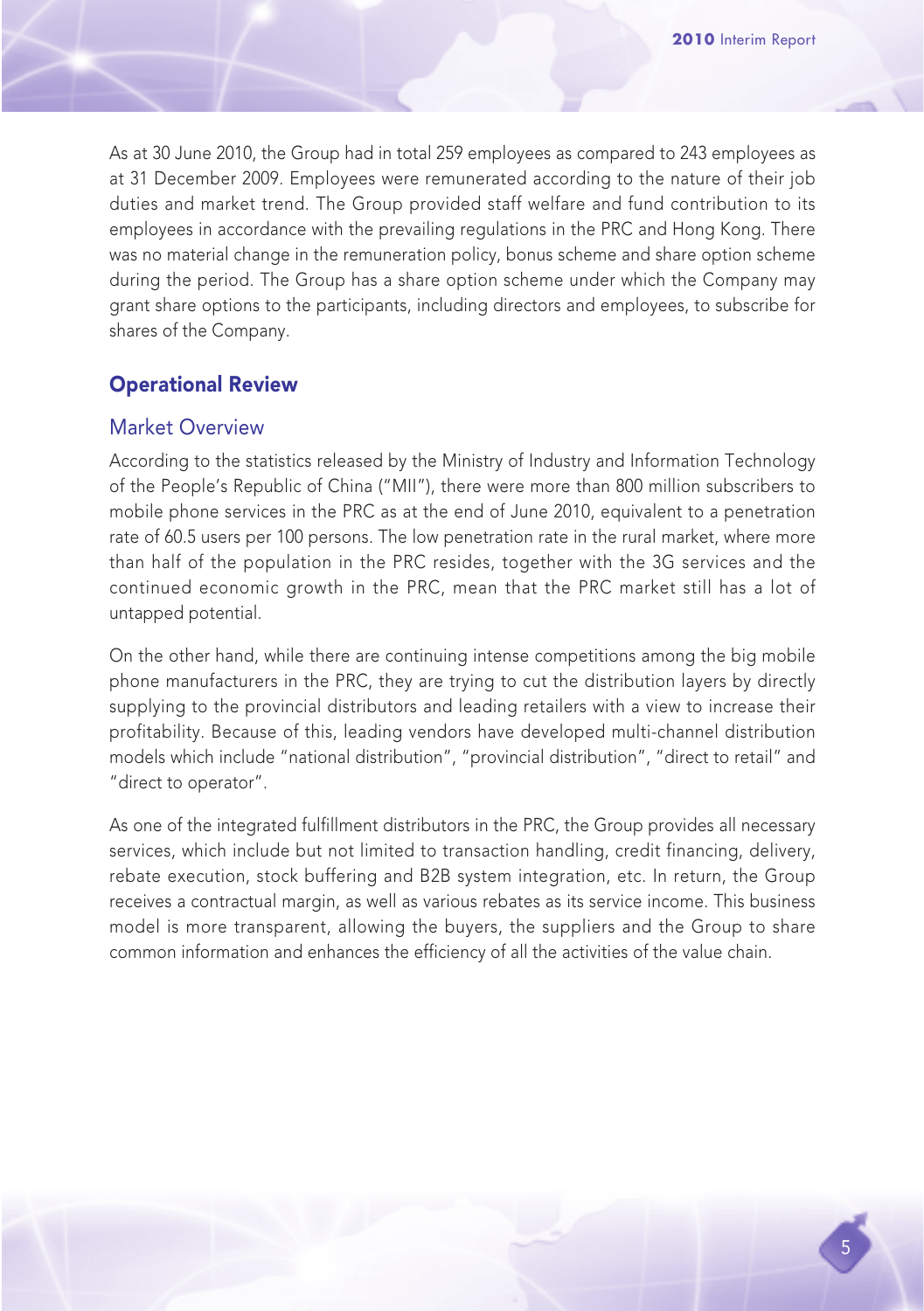#### Business Review

The fulfillment distribution business for Nokia Stores, contributing to more than 90% of the Group's revenue, continued to make significant contribution to the overall performance of the Group during the period. It will continue to be a core business of the Group in view of the enormous mobile phone market in the PRC and the leading position of Nokia in the PRC market. On the other hand, the businesses of an associate and the subsidiary engaging in the mobile phone retail chain in Zhuhai of the Group remained a challenge due to the intense competition in the market. The Group has disposed the mobile phone distribution business in Hong Kong, named Synergy Technologies (Asia) Limited in August 2009 with a view to focus its resources in the PRC market which offers more opportunities to the Group.

The mining business acquired in December 2009 has started to generate revenue, although it has yet to generate a profit. The management is exploring all commercially viable opportunities to maximize the return from this investment including but not limited to improvement of infrastructure and expansion into processing of the ore, subject to feasibility study and availability of funding.

#### Prospect and Outlook

The continued economic growth in the PRC, supported by a high internal consumption, together with the room for expansion in the penetration rate of the mobile phone users in the PRC, creates a huge market and great opportunities for the Group to move forward. The Group will continue to strengthen our existing relationships with the leading manufacturers and to look for new cooperation opportunities with all other manufacturers and operators with a view to establish a firm foundation for our future growth, based on our successful experience in the fulfillment distributorship business with Nokia.

With a view to diversify the business of the Group, the Group is actively looking for opportunities which will further enhance the shareholders' value.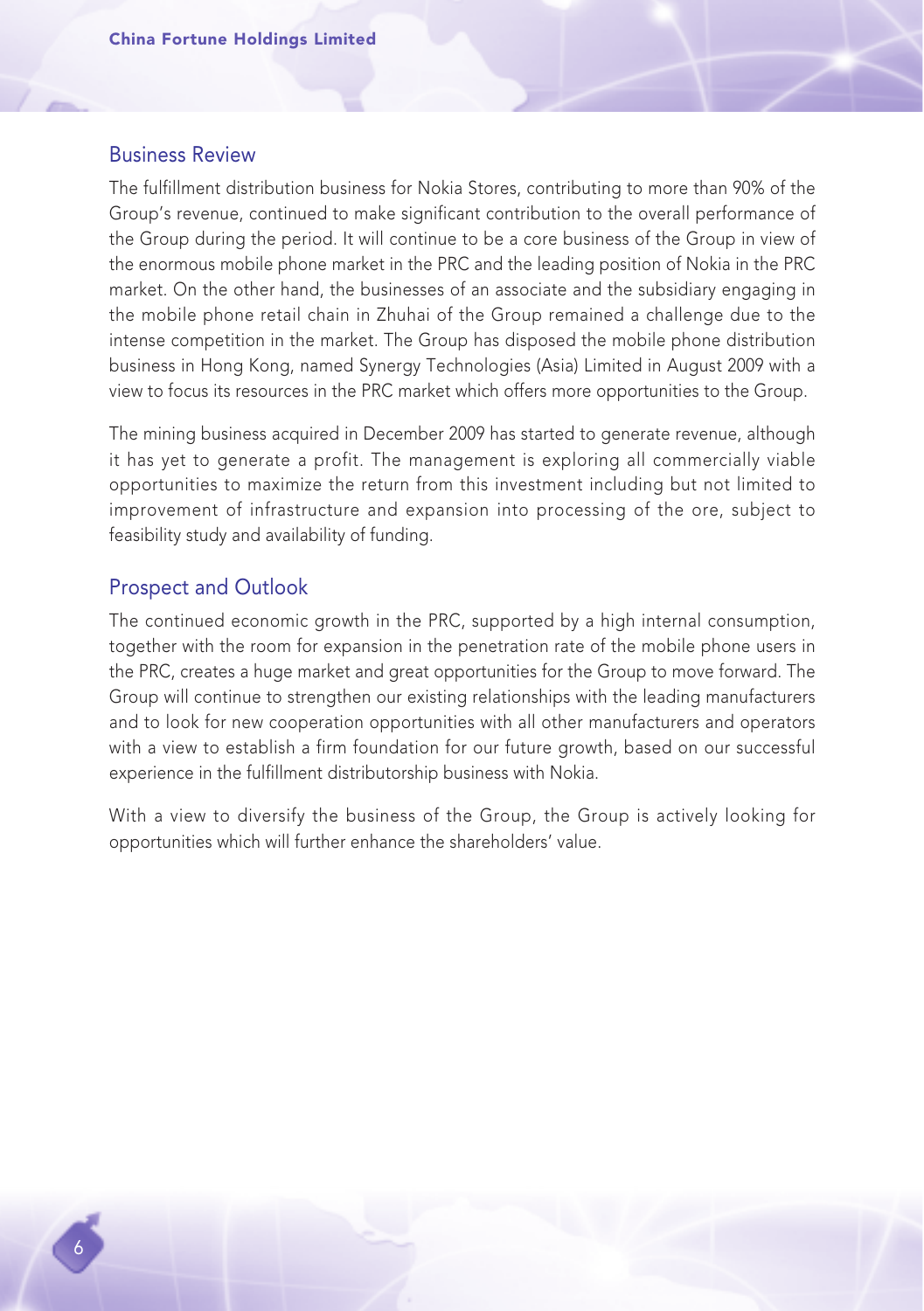# OTHER INFORMATION

## Directors' and Chief Executive's interests in shares and underlying shares

At 30 June 2010, the interests and short positions of the directors, the chief executive and their associates in the shares and underlying shares of the Company and its associated corporations (within the meaning of Part XV of the Securities and Future Ordinance ("SFO")), which were required to be notified to the Company and The Stock Exchange of Hong Kong Limited (the "Stock Exchange") pursuant to Divisions 7 and 8 of Part XV of the SFO (including interests and short positions which they were taken or deemed to have under such provisions of the SFO), or as recorded in the register maintained by the Company pursuant to Section 352 of the SFO, or as otherwise notified to the Company and the Stock Exchange pursuant to the Model Code for Securities Transactions by Directors of Listed Companies (the "Model Code"), were as follows:

#### (a) Ordinary shares of HK\$0.10 each of the Company

| Name of director | Capacity                                  | Number of<br>issued<br>ordinary<br>shares held | Percentage<br>of the issued<br>share capital<br>of the Company |
|------------------|-------------------------------------------|------------------------------------------------|----------------------------------------------------------------|
| Mr. Lau Siu Ying | Held by a discretionary<br>trust (Note 1) | 188,300,013                                    | 22.92%                                                         |
|                  | Beneficial owner                          | 259.996.285                                    | 31.64%                                                         |
|                  |                                           | 448,296,298                                    | 54.56%                                                         |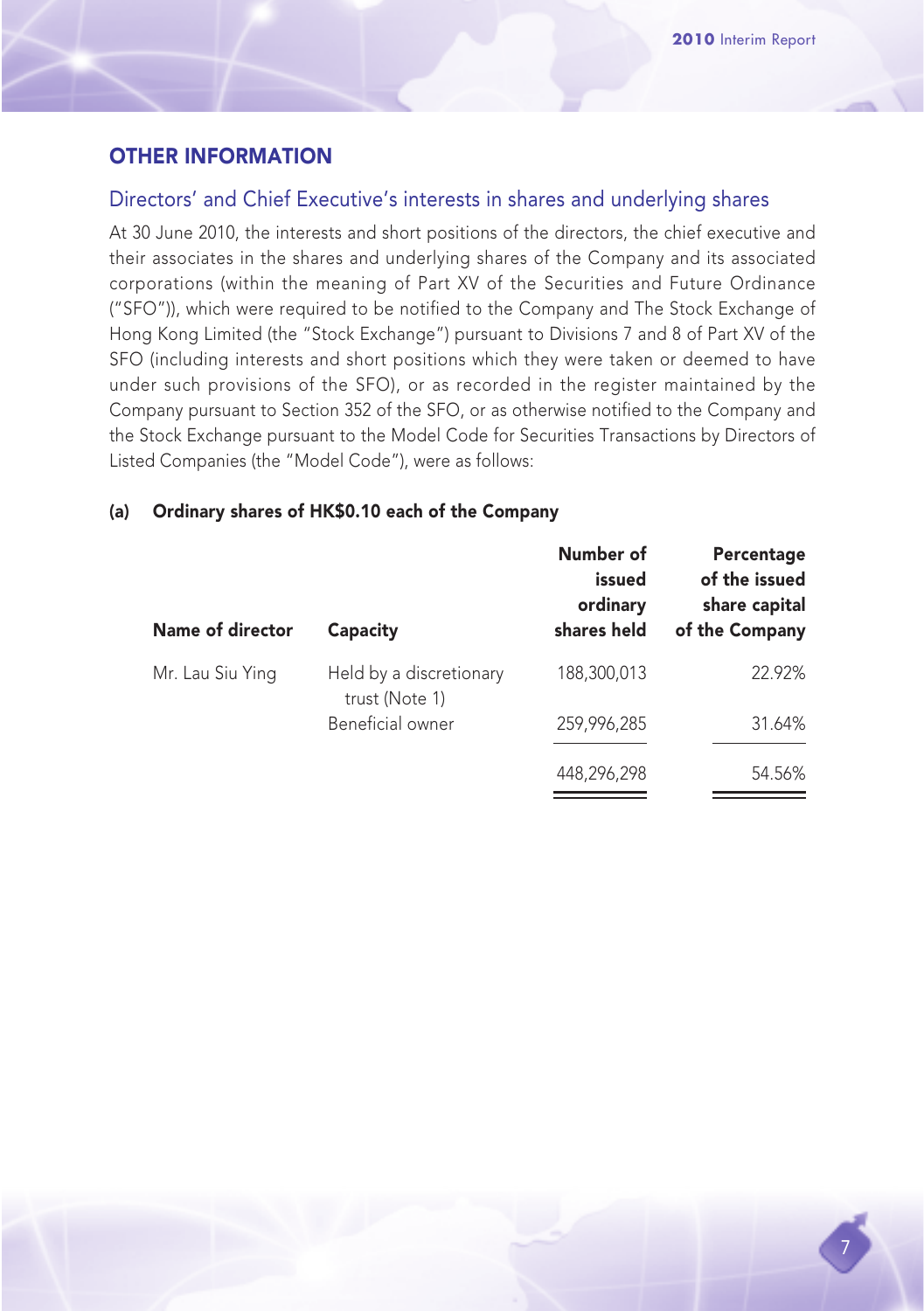#### (b) Share options

| Name of director               | Capacity                | Number of<br>options held | Number of<br>underlying<br>shares |
|--------------------------------|-------------------------|---------------------------|-----------------------------------|
| Mr. Lau Siu Ying               | Beneficial owner        | 2,000,000                 | 2,000,000                         |
|                                | Held by spouse (Note 2) | 1,000,000                 | 1,000,000                         |
| Mr. Luo Xi Zhi                 | Beneficial owner        | 100,000                   | 100,000                           |
| Mr. Wang Yu                    | Beneficial owner        | 300,000                   | 300,000                           |
| Mr. Fung Oi Ip, Alfonso        | Beneficial owner        | 150,000                   | 150,000                           |
| Mr. Lo Wing Yat                | Beneficial owner        | 100,000                   | 100,000                           |
| Mr. Chang Wing Seng,<br>Victor | Beneficial owner        | 200,000                   | 200,000                           |
| Mr. Wong Lit Chor,<br>Alexis   | Beneficial owner        | 100,000                   | 100,000                           |
| Mr. Chen Yi Gang               | Beneficial owner        | 100,000                   | 100,000                           |
|                                |                         | 4,050,000                 | 4,050,000                         |

Notes:

- 1. These shares are held by Future 2000 Limited, a company incorporated in the British Virgin Islands which in turn is held by a discretionary trust, the beneficiaries of which include Mr. Lau Siu Ying, his spouse and his children.
- 2. Mr. Lau Siu Ying is deemed to be interested in 1,000,000 options to acquire shares of the Company, being the interests held beneficially by his spouse.

The interest disclosed above represents long positions in the shares and underlying shares of the Company or its associated corporations.

Save as disclosed above, none of the directors, chief executives nor their associates had any interests or short positions in any shares or underlying shares of the Company or any of its associated corporations as defined in the SFO at 30 June 2010.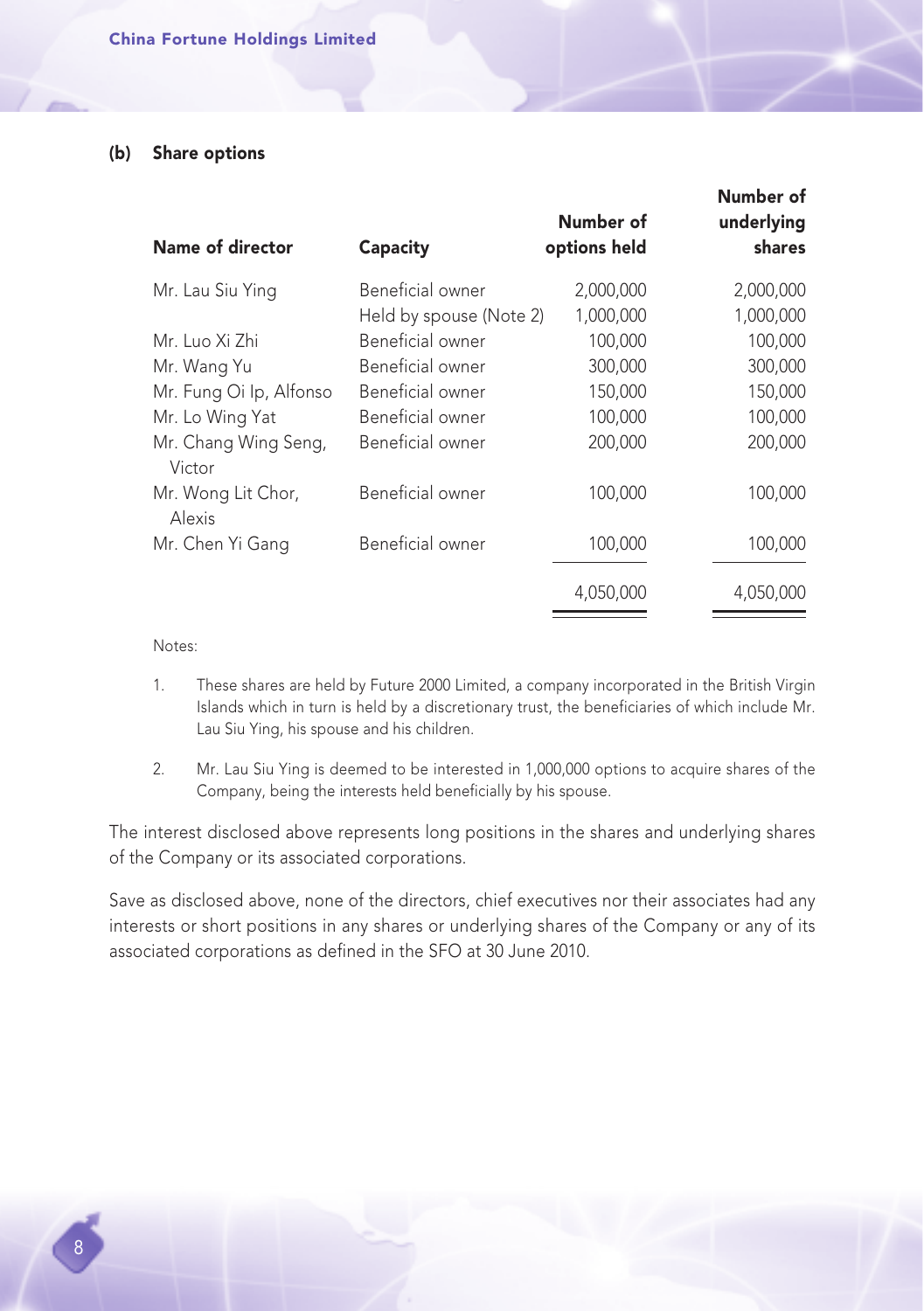#### Share options

The Company adopted a share option scheme on 14 January 2004 (the "Scheme") which was effective on 26 January 2004 and will expire on 26 January 2014. The primary purpose of the Scheme is to provide incentives to directors, eligible employees and other qualified persons who in the opinion of the board of directors has made or will make contributions which are or may be beneficial to the Group as a whole.

Under the Scheme, the directors of the Company may, subject to certain conditions, grant to any director, employee, supplier, agent, customer, distributor, business associate or partner, professional or other advisor of, or consultant or contractor to, any member of the Group or any associated company who in the opinion of the board of directors has made or will make contributions which are or may be beneficial to the Group as a whole, options to subscribe for shares of the Company at any price but not less than the higher of (i) nominal value of a share, (ii) the closing price of the shares on the Stock Exchange on the day of grant and (iii) the average of the closing prices of the shares on the Stock Exchange on the five trading days immediately preceding the date of grant of the options, subject to a maximum of 10% of the issued share capital of the Company from time to time.

At as 30 June 2010, the number of shares in respect of which options had been granted and remained outstanding under the Scheme was 8,546,000, representing 1% of the shares of the Company in issue at that date. Without prior approval from the shareholders of the Company, (i) the total number of shares in respect of which options may be granted under the Scheme is not permitted to exceed 10% of the shares of the Company in issue at any point in time, and (ii) the number of shares issued and to be issued in respect of which options granted and may be granted to any individual in any 12-month period is not permitted to exceed 1% of the shares of the Company in issue at any point in time.

Options granted must be taken up within the time period set out in the offer letter and upon payment of HK\$1 for each lot of share option granted.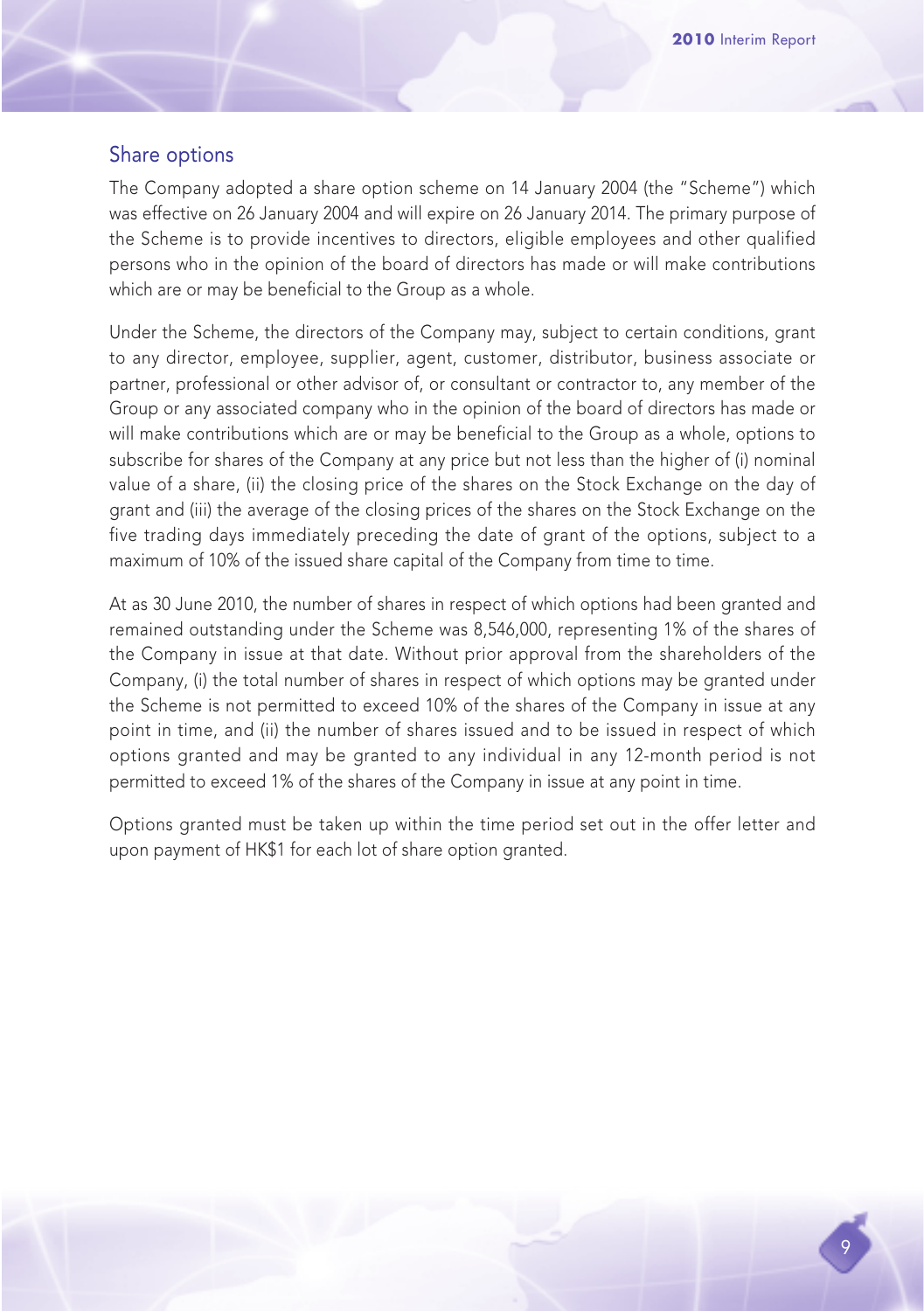The following table disclosed the movements in the share options of the Company during the period:

|                                   | Date of<br>grant | <b>Exercise</b><br>price<br><b>HK\$</b> | Outstanding<br>at beginning<br>of the period | Granted<br>during<br>the period | <b>Exercised</b><br>during<br>the period | during<br>the period | Lapsed Outstanding<br>at end of<br>the period |
|-----------------------------------|------------------|-----------------------------------------|----------------------------------------------|---------------------------------|------------------------------------------|----------------------|-----------------------------------------------|
| <b>Category I - Directors</b>     |                  |                                         |                                              |                                 |                                          |                      |                                               |
| Mr. Lau Siu Ying                  | 7.5.2007         | 1.29                                    | 2,000,000                                    |                                 |                                          | —                    | 2,000,000                                     |
| Mr. Luo Xi Zhi                    | 7.5.2007         | 1.29                                    | 100,000                                      |                                 |                                          |                      | 100,000                                       |
| Mr. Wang Yu                       | 7.5.2007         | 1.29                                    | 300,000                                      |                                 |                                          |                      | 300,000                                       |
| Mr. Fung Oi Ip, Alfonso           | 7.5.2007         | 1.29                                    | 150,000                                      |                                 |                                          |                      | 150,000                                       |
| Mr. Lo Wing Yat                   | 7.5.2007         | 1.29                                    | 100,000                                      |                                 |                                          |                      | 100,000                                       |
| Mr. Chang Wing Seng, Victor       | 7.5.2007         | 1.29                                    | 200,000                                      |                                 |                                          |                      | 200,000                                       |
| Mr. Wong Lit Chor, Alexis         | 7.5.2007         | 1.29                                    | 100,000                                      |                                 |                                          |                      | 100,000                                       |
| Mr. Chen Yi Gang                  | 7.5.2007         | 1.29                                    | 100,000                                      |                                 |                                          |                      | 100,000                                       |
| Total for directors               |                  |                                         | 3,050,000                                    |                                 |                                          |                      | 3,050,000                                     |
| <b>Category II - Employees</b>    |                  |                                         |                                              |                                 |                                          |                      |                                               |
| Employees                         | 7.5.2007         | 1.29                                    | 1,552,000                                    |                                 |                                          | (6,000)              | 1,546,000                                     |
| <b>Category III - Consultants</b> |                  |                                         |                                              |                                 |                                          |                      |                                               |
| Consultants                       | 7.5.2007         | 1.29                                    | 3,950,000                                    |                                 |                                          |                      | 3,950,000                                     |
| Total for all categories          |                  |                                         | 8,552,000                                    |                                 |                                          | (6,000)              | 8,546,000                                     |

The closing pricing of the shares of the Company immediately before 7 May 2007, the date of grant of the options, was HK\$1.21.

# Directors' rights to acquire shares or debentures

Other than the share option scheme disclosed above, at no time during the period was the Company, its holding company or any of its subsidiaries a party to any arrangements to enable the directors of the Company to acquire benefits by means of the acquisition of shares in, or debentures of, the Company or any other body corporate. None of the directors, their spouses or children under the age of 18 had any rights to subscribe for the securities of the Company or had exercised any such rights during the period.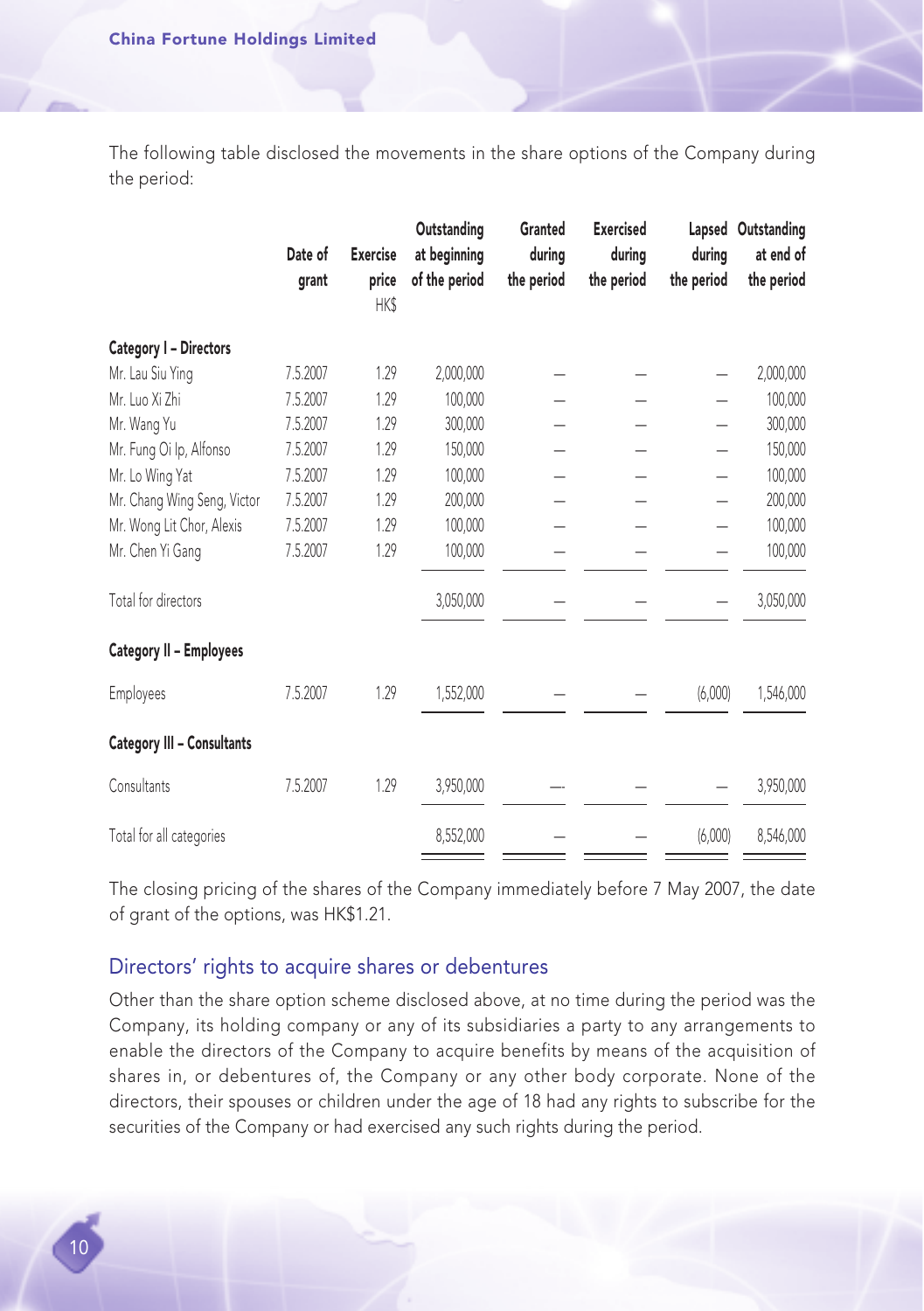# Substantial shareholders

 $(b)$ 

The register of substantial shareholders maintained by the Company pursuant to Section 336 of the SFO shows that, as at 30 June 2010, the following shareholders had notified the Company of relevant interests in the issued share capital of the Company.

# (a) Ordinary shares of HK\$0.10 each of the Company

| Name of<br>substantial<br>shareholder | Capacity                                    | Number of<br>issued<br>ordinary<br>shares held | Percentage<br>of the issued<br>share capital<br>of the Company |
|---------------------------------------|---------------------------------------------|------------------------------------------------|----------------------------------------------------------------|
| Mr. Lau Siu Ying                      | Held by a discretionary<br>trust (Note 1)   | 188,300,013                                    | 22.92%                                                         |
|                                       | Beneficial owner                            | 259,996,285                                    | 31.64%                                                         |
|                                       |                                             | 448,296,298                                    | 54.56%                                                         |
| Mr. Lee Wai,<br>Timothy               | Held by controlled<br>entity (Note 2)       | 188,300,013                                    | 22.92%                                                         |
| Ms. Lei Yuting                        | Beneficial owner                            | 51,000,000                                     | 6.21%                                                          |
| <b>Share options</b>                  |                                             |                                                |                                                                |
| Name of<br>substantial<br>shareholder | Capacity                                    | Number of<br>options held                      | Number of<br>underlying<br>shares                              |
| Mr. Lau Siu Ying                      | Beneficial owner<br>Held by spouse (Note 3) | 2,000,000<br>1,000,000                         | 2,000,000<br>1,000,000                                         |
| Mr. Lee Wai, Timothy Beneficial owner |                                             | 100,000                                        | 100,000                                                        |
|                                       |                                             | 3,100,000                                      | 3,100,000                                                      |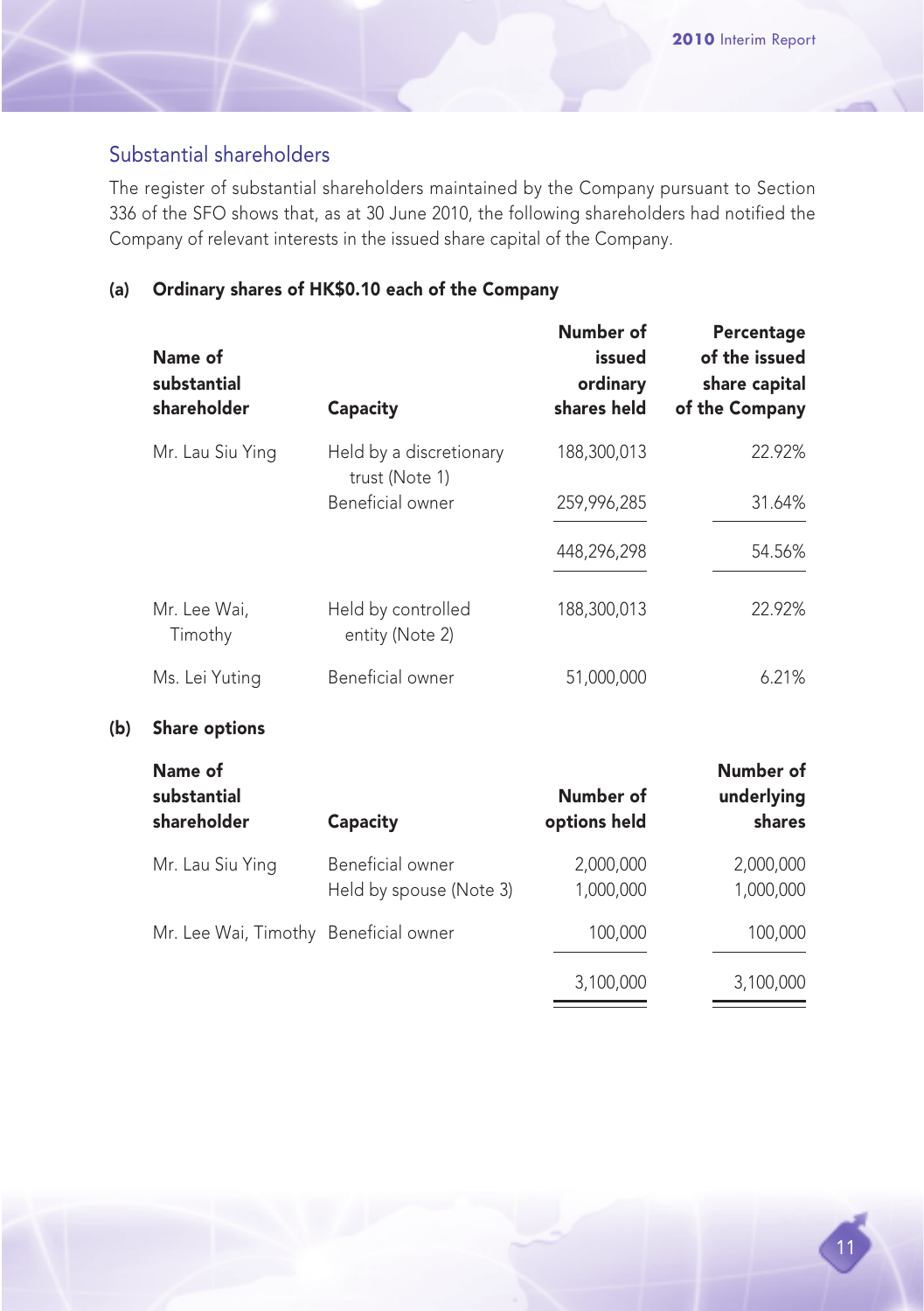Notes:

- 1. These shares are held by Future 2000 Limited, a company incorporated in the British Virgin Islands which in turn is held by a discretionary trust. The beneficiaries of the discretionary trust include Mr. Lau Siu Ying, his spouse and his children.
- 2. Under the SFO, Mr. Lee Wai, Timothy is deemed to have interests in the shares of the Company which Future 2000 Limited has interests as he is entitled to exercise more than one-third of the voting power at general meetings of Future 2000 Limited.
- 3. Mr. Lau Siu Ying is deemed to be interested in 1,000,000 options to acquire shares of the Company, being the interests held beneficially by his spouse.

## Purchase, sale or redemption of shares and listed securities of the Company

During the period, neither the Company nor any of its subsidiaries purchased, sold or redeemed any of the listed securities of the Company.

# CORPORATE GOVERNANCE

#### Compliance with the Code on Corporate Governance Practices

The Company is committed to maintaining high standards of corporate governance. Throughout the six months ended 30 June 2010, the Company has complied with the Code on Corporate Governance Practices (the "CG Code") as set out in Appendix 14 of the Rules Governing the Listing of Securities on The Stock Exchange of Hong Kong Limited (the "Listing Rules"), except that:

1. Provision A.2.1 of the Code stipulates that the roles of chairman and chief executive officer should be separated and should not be performed by the same individual but Mr. Lau Siu Ying currently assumes both roles of the Chairman and the Chief Executive Officer of the Company. Provision A.4 of the Code states that all directors should be subject to re-election at regular intervals. However, Mr. Lau Siu Ying, being the Chairman of the Board, does not need to retire by rotation. Mr. Lau Siu Ying has been in charge of the overall management of the Company since its incorporation. As a result, although he does not need to retire by rotation and assumes both roles of the Chairman and the Chief Executive Officer of the Company, the Board considers that such arrangement at the current stage of development of the Group can facilitate the execution of its business strategies and maximize the effectiveness of its operations. Nevertheless, through the supervision from the Board including the Independent Nonexecutive Directors, the interests of the shareholders should be adequately and fairly considered.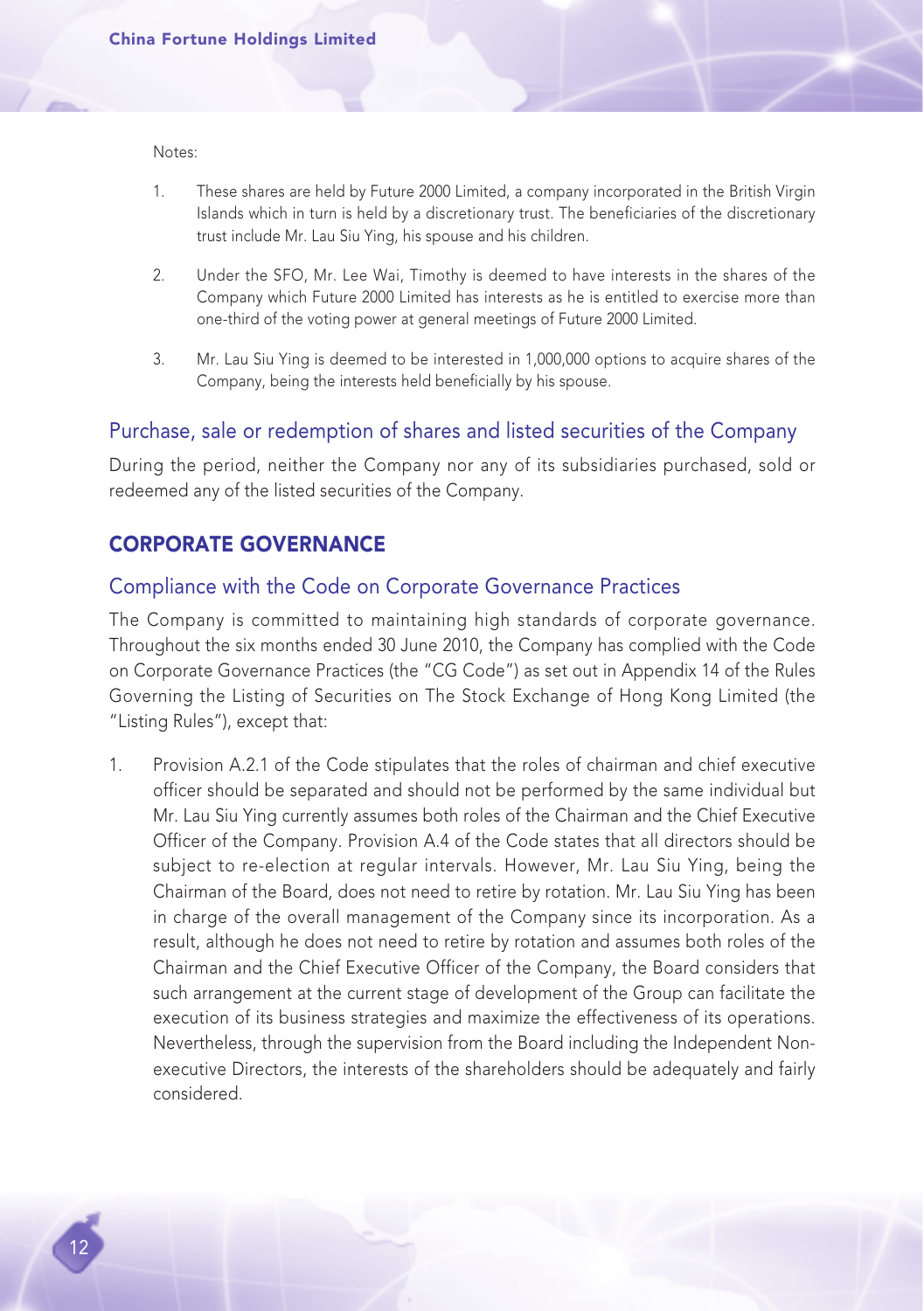2. All Non-executive Directors of the Company are not appointed for a specific term as stipulated under the provision A.4.1 of the Code but are subject to retirement by rotation in accordance with the Company's Bye-laws. In accordance with the relevant provisions in the Bye-laws of the Company, if the appointment of Directors is made by the Board, the Directors so appointed must stand for election by the shareholders at the first annual general meeting following their appointments and all Directors, except the Chairman, must stand for re-election by the shareholders by rotation.

# Audit Committee

The Company has formulated written terms of reference for the Audit Committee in accordance with the requirements of the Listing Rules. The Audit Committee comprises two Independent Non-executive Directors, Mr. Chang Wing Seng, Victor (Chairman of the Audit Committee) and Mr. Wong Lit Chor, Alexis and one Non-executive Director, Mr. Fung Oi Ip, Alfonso.

The primary responsibilities of the Audit Committee include reviewing the reporting of financial and other information to the shareholders, the system of internal controls, risk management and the effectiveness and objectivity of the audit process. The Audit Committee also provides an important link between the Board and the auditors of the Company in matters coming within the scope of its terms of reference and keeps under review the independence and objectivity of the auditors.

The Audit Committee has reviewed with the management the accounting principles and practices adopted by the Group and discussed internal controls and financial reporting matters including the review of the interim results of the Company for the six months ended 30 June 2010.

# Remuneration Committee

The Company has formulated written terms of reference for the Remuneration Committee in accordance with the requirements of the Listing Rules. The Remuneration Committee comprises two Independent Non-executive Directors, Mr. Chang Wing Seng, Victor (Chairman of the Remuneration Committee) and Mr. Wong Lit Chor, Alexis and one Nonexecutive Director, Mr. Fung Oi Ip, Alfonso.

The Remuneration Committee is responsible for ensuring that formal and transparent procedures for developing remuneration packages of Directors and senior management. In determining the emolument payable to Directors, it takes into consideration factors such as remuneration paid by comparable companies, time commitment and responsibilities of the Directors, employment conditions elsewhere in the Group and the desirability of performance-based remuneration.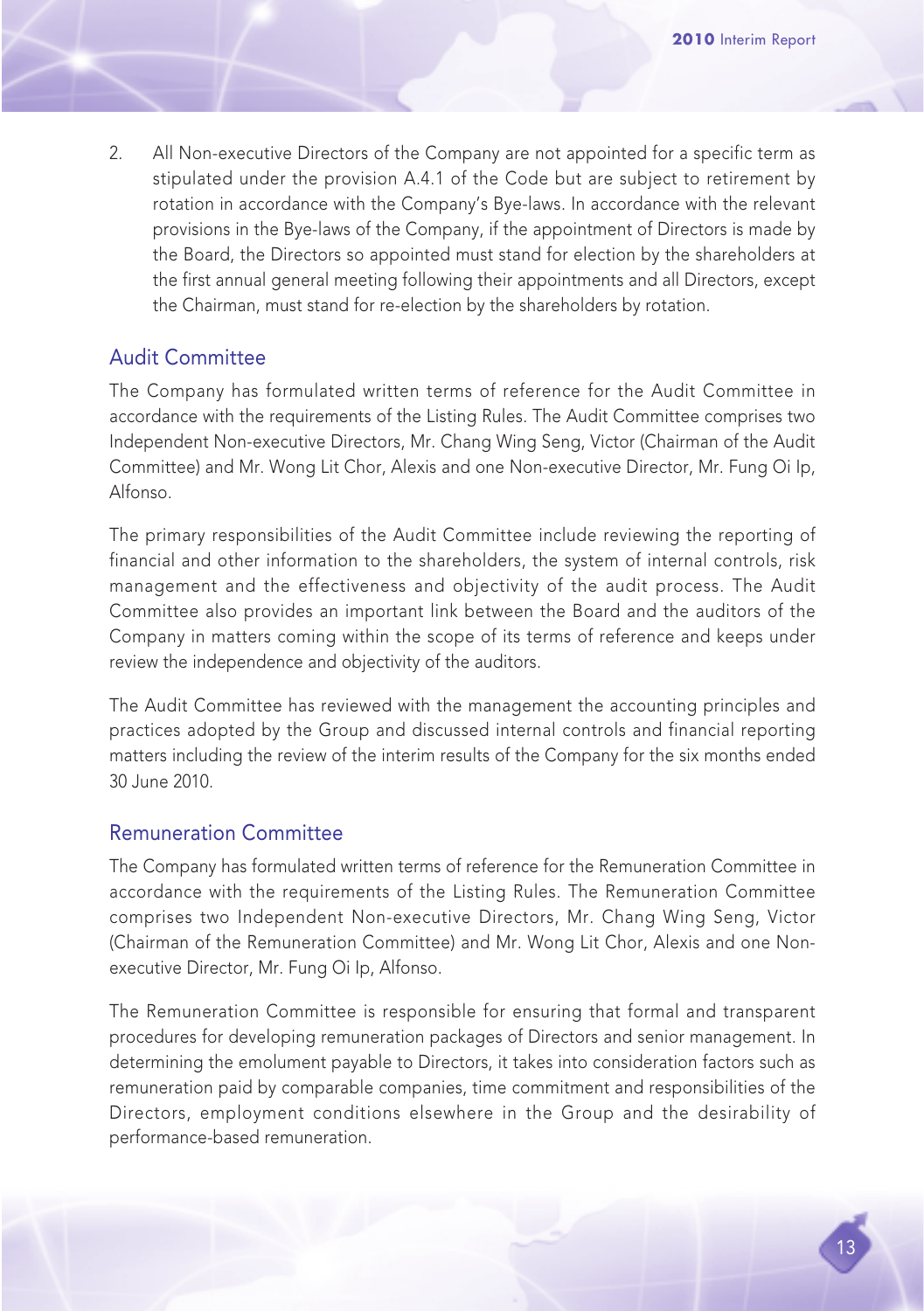# Compliance with the Model Code

The Company has adopted the Model Code for Securities Transactions by Directors of Listed Issuers (the "Model Code") as set out in Appendix 10 of the Listing Rules.

Having made specific enquiry of the Directors of the Company, all the Directors confirmed that they had complied with the required standards as set out in the Model Code throughout the review period.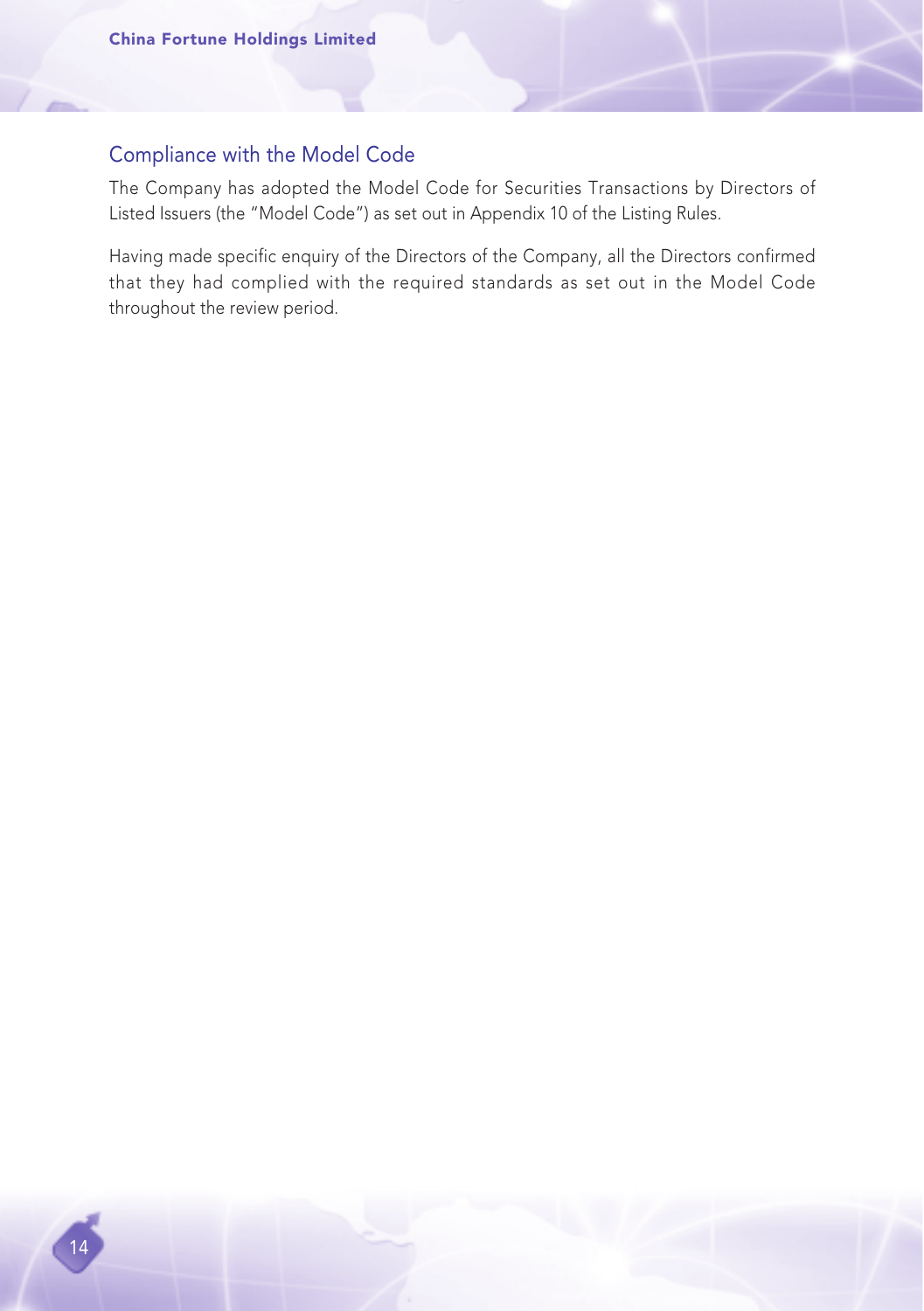# INTERIM RESULTS

The board of directors (the "Board") of China Fortune Holdings Limited (the "Company") is pleased to present the unaudited condensed consolidated interim results of the Company and its subsidiaries (collectively, the "Group") for the six months ended 30 June 2010, together with the comparative figures set out below. These condensed consolidated interim results have not been audited, but have been reviewed by the audit committee (the "Audit Committee") of the Company.

## CONDENSED CONSOLIDATED INCOME STATEMENT

For the six months ended 30 June 2010

|                                                                                                                                                                        | Note<br>Six months ended |                                                                       |                                                                      |
|------------------------------------------------------------------------------------------------------------------------------------------------------------------------|--------------------------|-----------------------------------------------------------------------|----------------------------------------------------------------------|
|                                                                                                                                                                        |                          | 30/6/2010<br><b>HK\$'000</b><br>(unaudited)                           | 30/6/2009<br>HK\$'000<br>(unaudited)                                 |
| <b>Continuing operations</b><br>Revenue<br>Cost of sales                                                                                                               | 3                        | 1,143,442<br>(1, 108, 396)                                            | 960,470<br>(940, 291)                                                |
| Gross profit<br>Other income<br>Other losses and gains<br>Selling and distribution costs<br>Administrative expenses<br>Finance costs<br>Share of results of associates | 5                        | 35,046<br>2,317<br>(133)<br>(17, 107)<br>(12, 290)<br>(5, 441)<br>193 | 20,179<br>3,184<br>14,436<br>(11, 027)<br>(9, 249)<br>(1,202)<br>331 |
| Profit before taxation<br>Income tax charge                                                                                                                            | 6                        | 2,585<br>(78)                                                         | 16,652<br>(20)                                                       |
| Profit for the period from continuing operations                                                                                                                       |                          | 2,507                                                                 | 16,632                                                               |
| <b>Discontinued operations</b><br>Loss for the period from discontinued operations                                                                                     | 7                        |                                                                       | (4, 316)                                                             |
| Profit for the period                                                                                                                                                  | 8                        | 2,507                                                                 | 12,316                                                               |
| Attributable to:<br>Owners of the Company<br>Non-controlling interests                                                                                                 |                          | 3,279<br>(772)<br>2,507                                               | 12,318<br>(2)<br>12,316                                              |
|                                                                                                                                                                        |                          |                                                                       |                                                                      |
| <b>Earnings per share</b><br>From continuing and discontinued operations<br>Basic and diluted (HK cent(s))                                                             | 9                        | 0.4                                                                   | 3.3                                                                  |
| From continuing operations<br>Basic and diluted (HK cent(s))                                                                                                           | 9                        | 0.4                                                                   | 4.5                                                                  |

15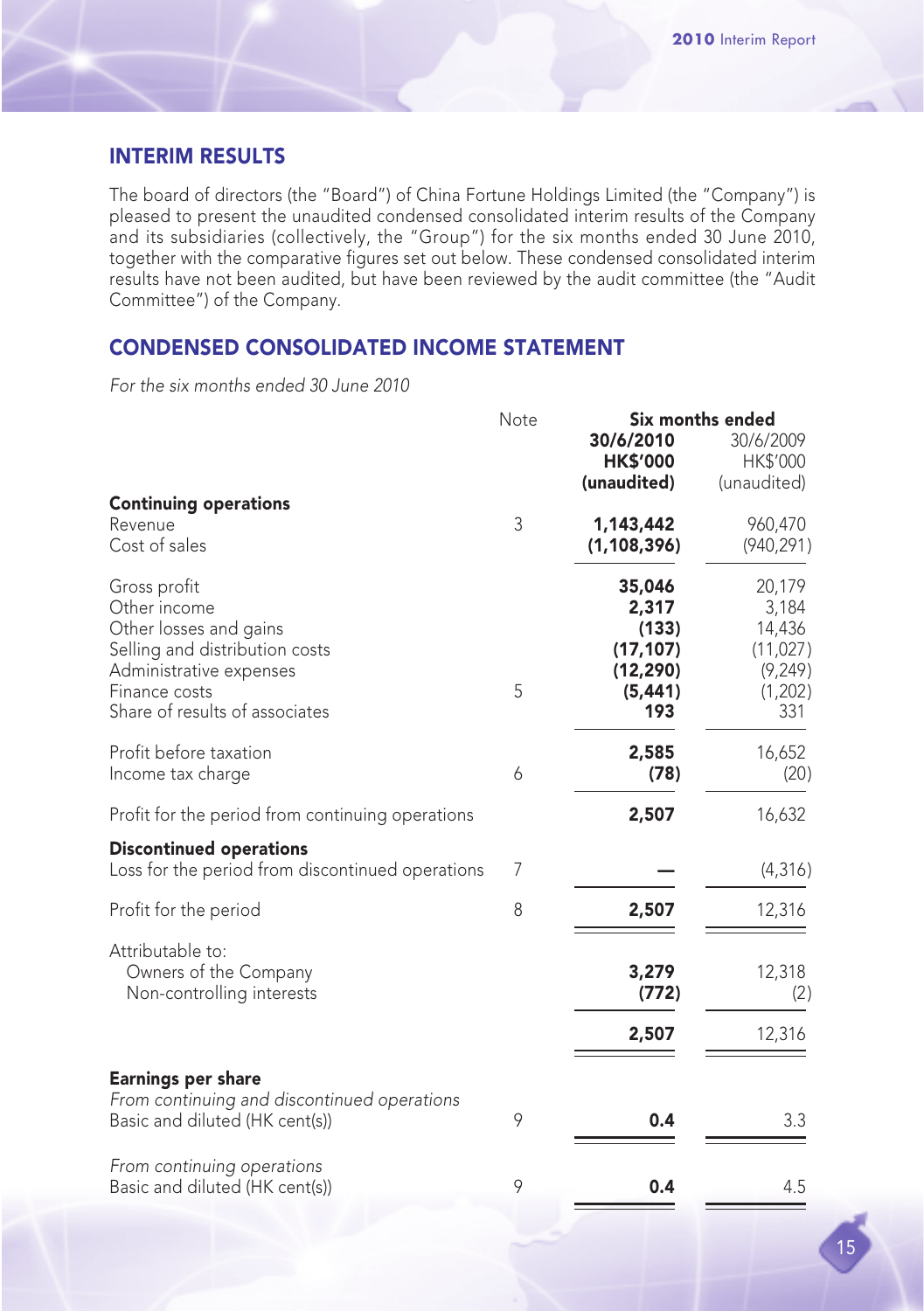# CONDENSED CONSOLIDATED STATEMENT OF COMPREHENSIVE INCOME

For the six months ended 30 June 2010

|                                             |                        | Six months ended |  |
|---------------------------------------------|------------------------|------------------|--|
|                                             | 30/6/2010<br>30/6/2009 |                  |  |
|                                             | <b>HK\$'000</b>        | <b>HK\$'000</b>  |  |
|                                             | (unaudited)            | (unaudited)      |  |
| Profit for the period                       | 2,507                  | 12,316           |  |
| Other comprehensive income                  |                        |                  |  |
| Exchange differences arising on translation | 1,665                  |                  |  |
| Total comprehensive income for the period   | 4,172                  | 12,316           |  |
| Total comprehensive income attributable to: |                        |                  |  |
| Owners of the Company                       | 4,941                  | 12,318           |  |
| Non-controlling interests                   | (769)                  | (2)              |  |
|                                             | 4,172                  | 12,316           |  |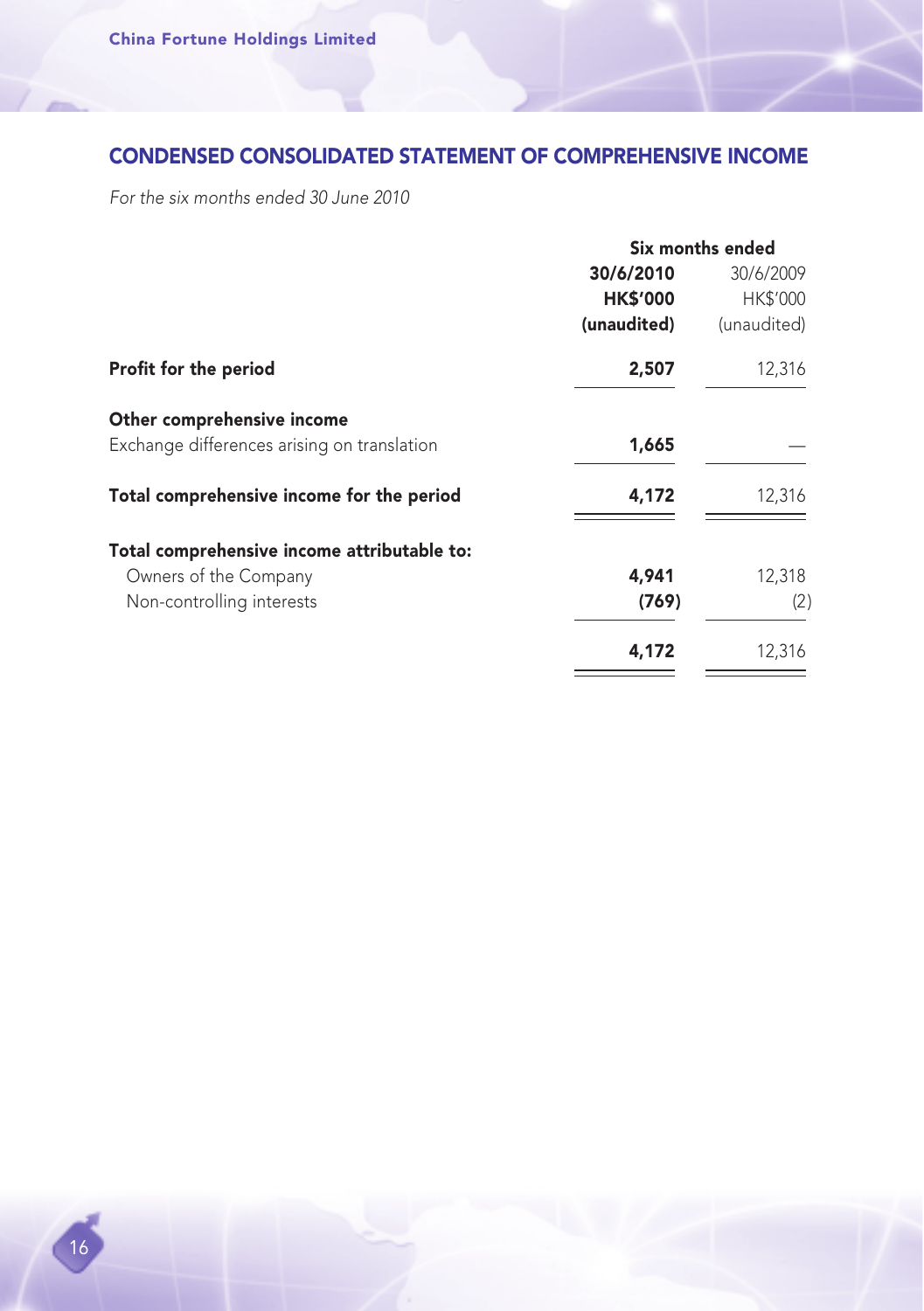# CONDENSED CONSOLIDATED STATEMENT OF FINANCIAL POSITION

At 30 June 2010

|                                       | Note | 30/6/2010       | 31/12/2009 |
|---------------------------------------|------|-----------------|------------|
|                                       |      | <b>HK\$'000</b> | HK\$'000   |
|                                       |      | (unaudited)     | (audited)  |
| <b>Non-current assets</b>             |      |                 |            |
| Plant and equipment                   |      | 7,594           | 6,701      |
| Mining right                          |      | 415,504         | 415,840    |
| Goodwill                              |      | 2,910           | 2,910      |
| Investment in an associate            |      | 4,212           | 4,919      |
| Available-for-sale investment         |      | 69              | 69         |
| Club memberships                      |      | 1,359           | 1,358      |
|                                       |      | 431,648         | 431,797    |
| <b>Current assets</b>                 |      |                 |            |
| Inventories                           |      | 199,388         | 164,774    |
| Trade and other receivables           | 10   | 123,236         | 85,849     |
| Other assets - current portion        |      |                 | 1,469      |
| Amount due from a related party       |      | 1,285           | 5,721      |
| Taxation recoverable                  |      | 2,366           | 2,063      |
| Bank balances and cash                |      | 32,083          | 7,264      |
|                                       |      | 358,358         | 267,140    |
| <b>Current liabilities</b>            |      |                 |            |
| Trade and other payables              | 11   | 124,417         | 89,797     |
| Amounts due to related parties        |      | 18,696          | 25,781     |
| Taxation payables                     |      | 4,716           | 4,579      |
| Bank and other borrowings             | 12   | 71,134          | 14,010     |
| Promissory notes                      |      | 7,853           | 7,549      |
|                                       |      | 226,816         | 141,716    |
| Net current assets                    |      | 131,542         | 125,424    |
| Total assets less current liabilities |      | 563,190         | 557,221    |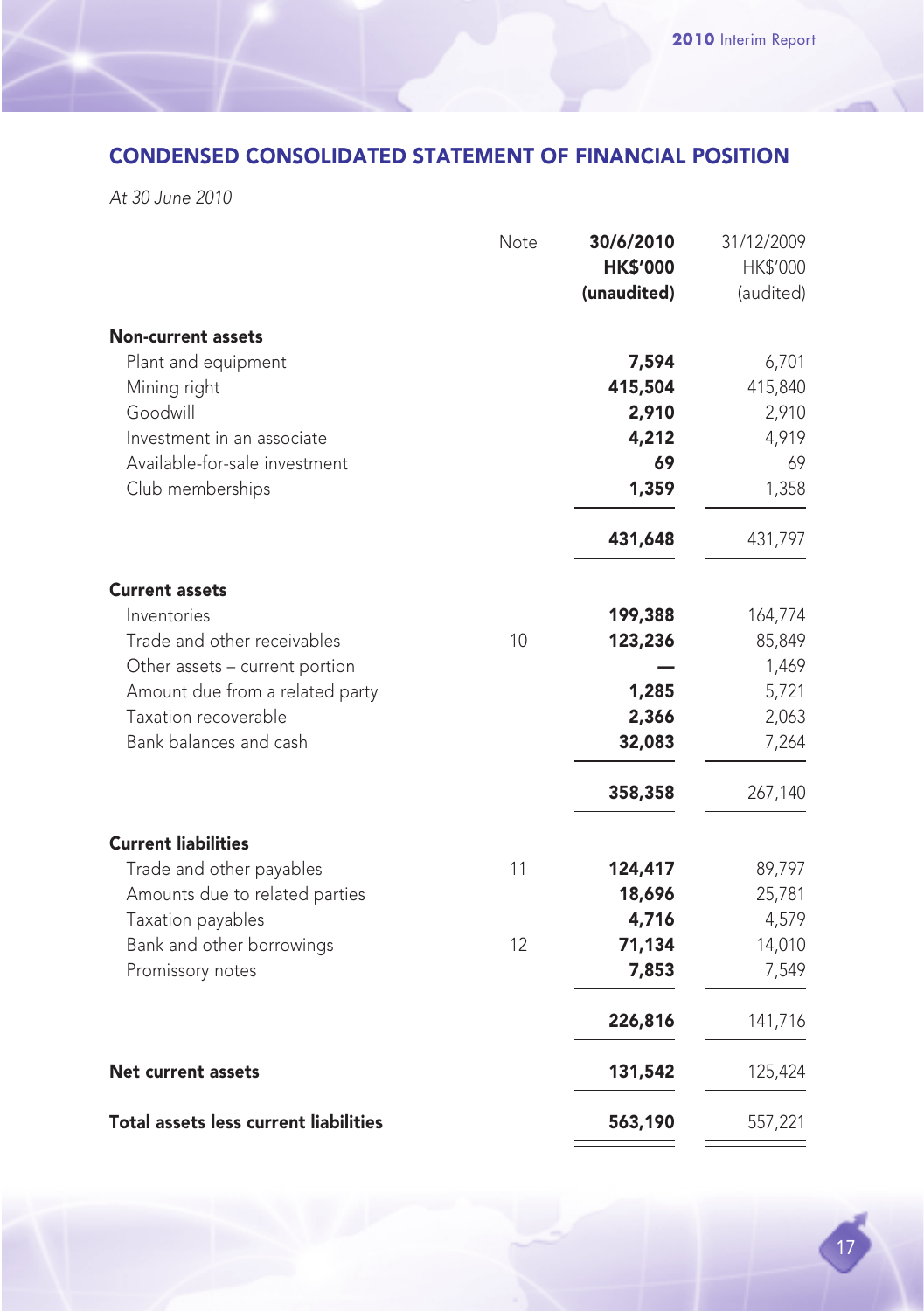|                                                     | Note | 30/6/2010<br><b>HK\$'000</b><br>(unaudited) | 31/12/2009<br>HK\$'000<br>(audited) |
|-----------------------------------------------------|------|---------------------------------------------|-------------------------------------|
| <b>Capital and reserves</b>                         |      |                                             |                                     |
| Share capital                                       | 13   | 82,166                                      | 67,881                              |
| Reserves                                            |      | 181,398                                     | 90,373                              |
| <b>Equity attributable to owners of the Company</b> |      | 263,564                                     | 158,254                             |
| <b>Non-controlling interests</b>                    |      | 154,289                                     | 155,058                             |
|                                                     |      | 417,853                                     | 313,312                             |
| <b>Non-current liabilities</b>                      |      |                                             |                                     |
| Deferred tax liabilities                            |      | 101,389                                     | 101,473                             |
| Convertible loan notes                              |      |                                             | 100,306                             |
| Promissory notes                                    |      | 43,948                                      | 42,130                              |
|                                                     |      | 145,337                                     | 243,909                             |
|                                                     |      | 563,190                                     | 557,221                             |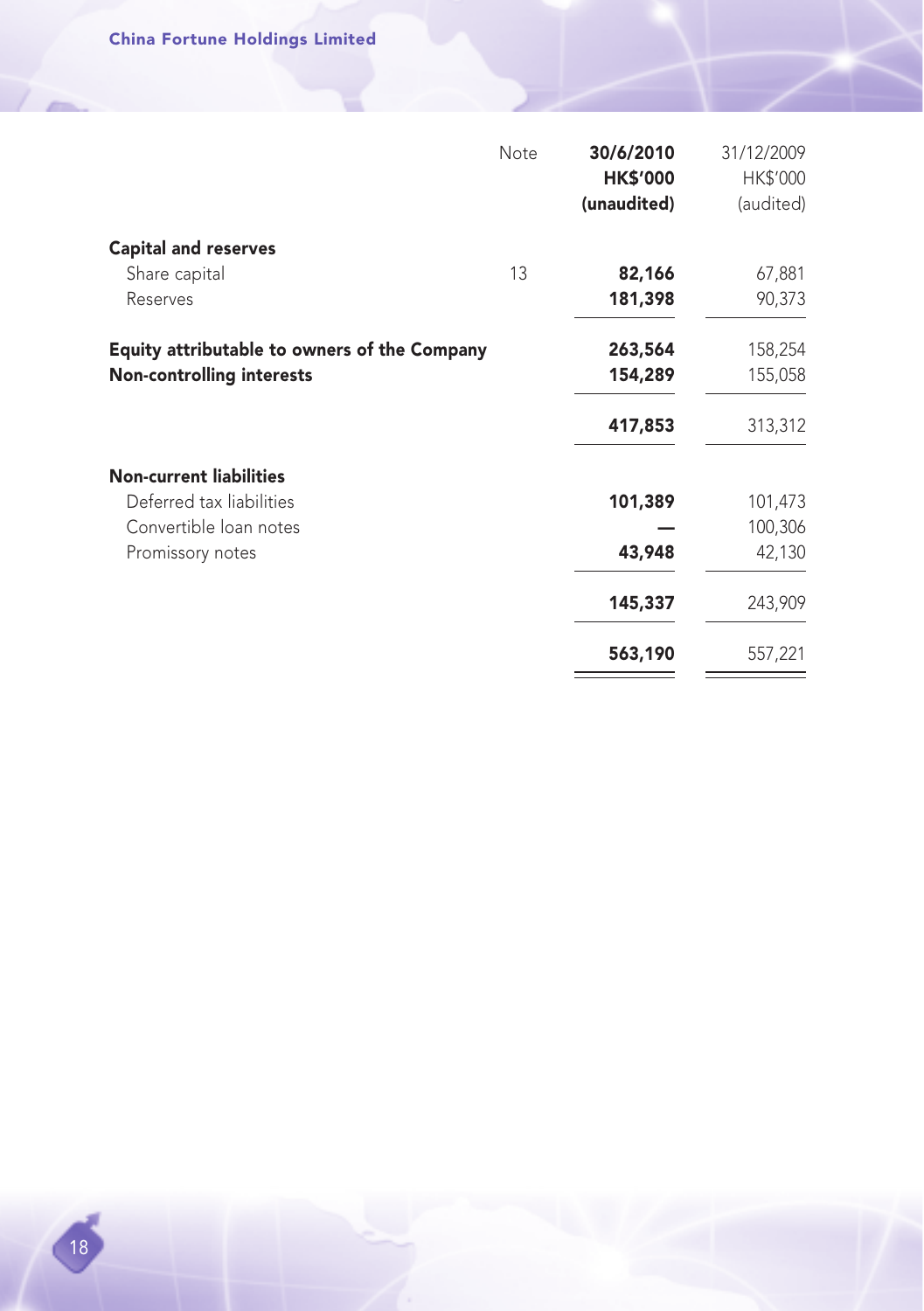# CONDENSED CONSOLIDATED STATEMENT OF CHANGES IN EQUITY

For the six months ended 30 June 2010

|                                                            | Share<br>capital<br>HK\$'000 | Share<br>premium<br>HK\$'000 | reserve<br>HK\$'000 | Special Translation<br>reserve<br>HK\$'000 | Statutory<br>funds<br>HK\$'000 | Share<br>reserve<br>HK\$'000 | option Accumulated<br>losses<br>HK\$'000 | <b>Attributable</b><br>to owners<br>of the<br>Company<br>HK\$'000 | Non-<br>controlling<br>interests<br>HK\$'000 | Total<br>HK\$'000 |
|------------------------------------------------------------|------------------------------|------------------------------|---------------------|--------------------------------------------|--------------------------------|------------------------------|------------------------------------------|-------------------------------------------------------------------|----------------------------------------------|-------------------|
| Balance at 1 January 2009<br>(audited)                     | 37,279                       | 195,183                      | 2,481               | 50,606                                     | 30,132                         | 5,097                        | (131, 280)                               | 189,498                                                           | 5,282                                        | 194,780           |
| Profit for the period                                      |                              |                              |                     |                                            |                                |                              | 12,318                                   | 12,318                                                            | (2)                                          | 12,316            |
| Total comprehensive income<br>(expense) for the period     |                              |                              |                     |                                            |                                |                              | 12,318                                   | 12,318                                                            | (2)                                          | 12,316            |
| Balance at 30 June 2009<br>(unaudited)                     | 37,279                       | 195,183                      | 2,481               | 50,606                                     | 30,132                         | 5,097                        | (118,962)                                | 201,816                                                           | 5,280                                        | 207,096           |
| Balance at 1 January 2010<br>(audited)                     | 67,881                       | 306,879                      | 2,481               | 49,047                                     | 30,132                         | 4,483                        | (302, 649)                               | 158,254                                                           | 155,058                                      | 313,312           |
| Profit for the period                                      |                              |                              |                     |                                            |                                |                              | 3,279                                    | 3,279                                                             | (772)                                        | 2,507             |
| Exchange differences arising<br>on translation             |                              |                              |                     | 1,662                                      |                                |                              |                                          | 1,662                                                             | 3                                            | 1,665             |
| Total comprehensive income<br>(expense) for the period     |                              |                              |                     | 1,662                                      |                                |                              | 3,279                                    | 4,941                                                             | (769)                                        | 4,172             |
| Transfer of reserve upon<br>forfeiture of share options    |                              |                              |                     |                                            |                                | (3)                          | 3                                        |                                                                   |                                              |                   |
| Issue of shares upon exercise<br>of convertible loan notes | 14,285                       | 86,084                       |                     |                                            |                                |                              |                                          | 100,369                                                           |                                              | 100,369           |
| Balance at 30 June 2010<br>(unaudited)                     | 82,166                       | 392,963                      | 2,481               | 50,709                                     | 30,132                         | 4,480                        | (299, 367)                               | 263,564                                                           | 154,289                                      | 417,853           |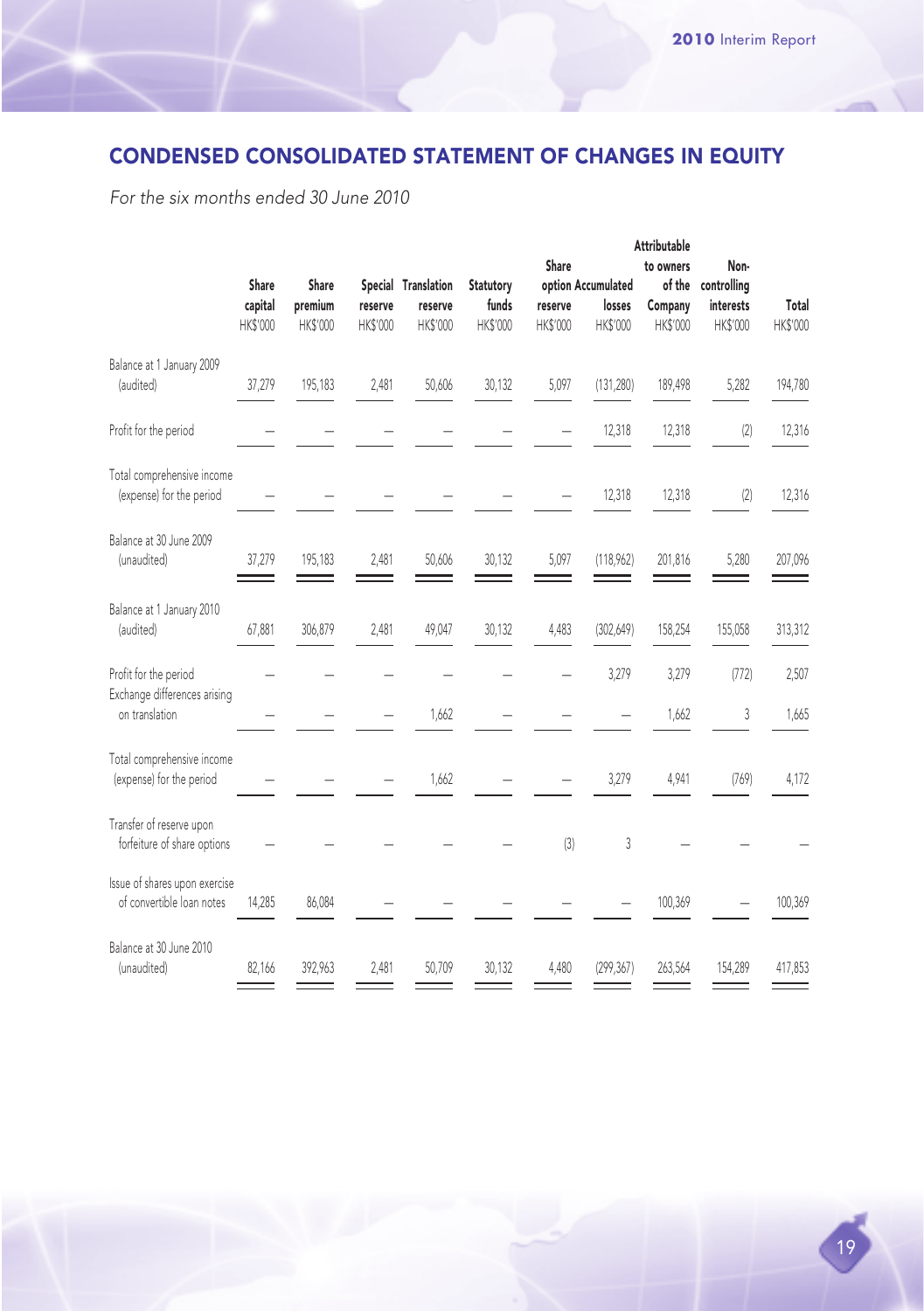# CONDENSED CONSOLIDATED STATEMENT OF CASH FLOWS

For the six months ended 30 June 2010

|                                                      | Six months ended       |             |  |
|------------------------------------------------------|------------------------|-------------|--|
|                                                      | 30/6/2010<br>30/6/2009 |             |  |
|                                                      | <b>HK\$'000</b>        | HK\$'000    |  |
|                                                      | (unaudited)            | (unaudited) |  |
| Net cash (used in) from operating activities         | (27, 346)              | 32,990      |  |
| Net cash from investing activities                   | 5,306                  | 4,588       |  |
| Net cash from (used in) financing activities         | 46,605                 | (56, 470)   |  |
| Net increase (decrease) in cash and cash equivalents | 24,565                 | (18, 892)   |  |
| Cash and cash equivalents at 1 January               | 7,264                  | 45,912      |  |
| Effect of foreign exchange rate changes              | 254                    |             |  |
| Cash and cash equivalents at 30 June                 | 32,083                 | 27,020      |  |
| Represented by:                                      |                        |             |  |
| Bank balances and cash                               | 32,083                 | 27,020      |  |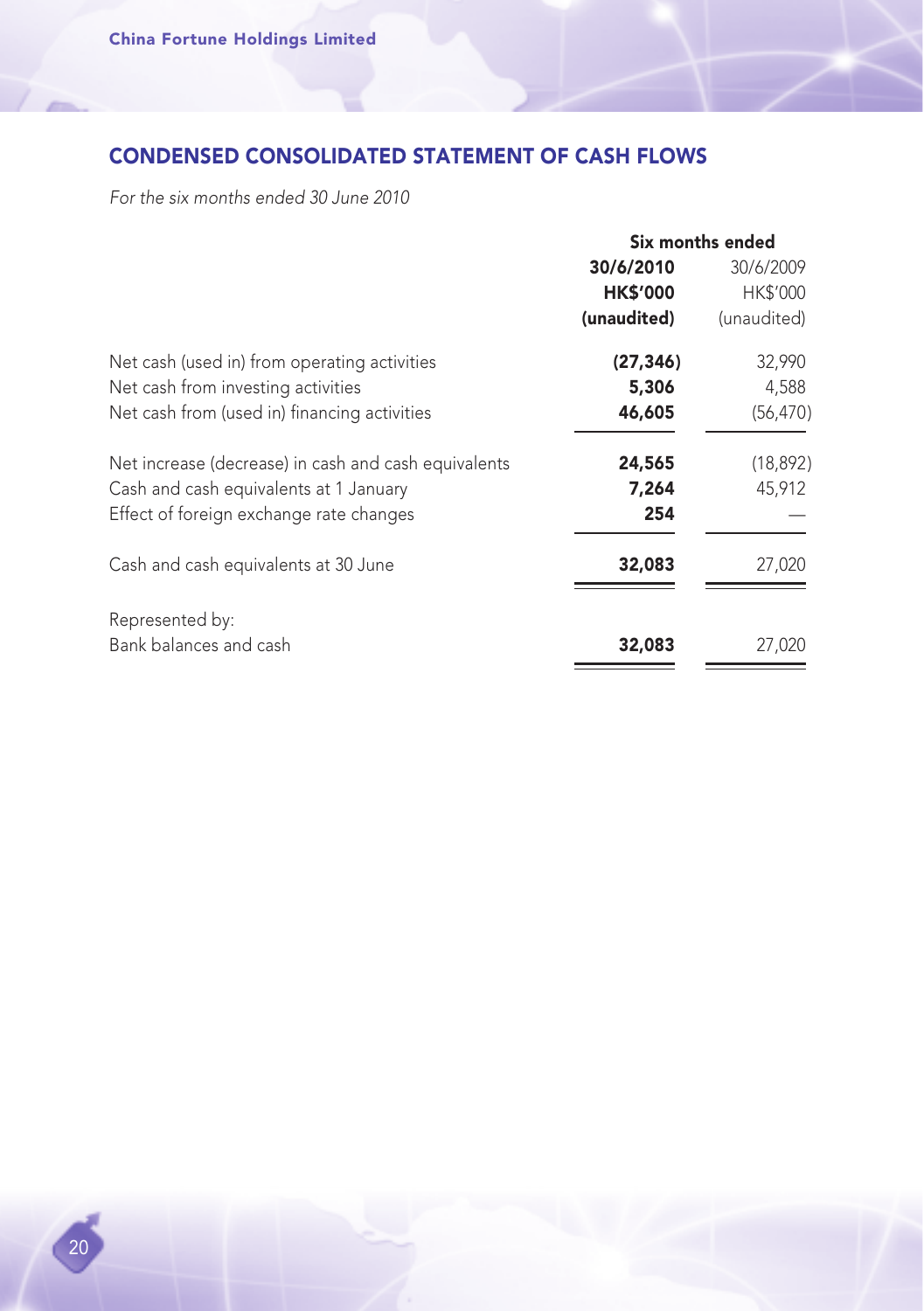# NOTES TO THE CONDENSED CONSOLIDATED FINANCIAL STATEMENTS

#### 1. Basis of preparation

The unaudited condensed consolidated financial statements of the Group for the six months ended 30 June 2010 have been prepared in accordance with the applicable disclosure requirements of Appendix 16 to the Rules Governing the Listing of Securities (the "Listing Rules") on The Stock Exchange of Hong Kong Limited (the "Stock Exchange") and with Hong Kong Accounting Standard ("HKAS") 34 "Interim Financial Reporting" issued by the Hong Kong Institute of Certified Public Accountants (the "HKICPA").

#### 2. Principal accounting policies

The unaudited condensed consolidated financial statements have been prepared on the historical cost basis except for certain financial instruments, which are measured at revalued amounts or fair values, as appropriate.

The accounting policies used in the condensed consolidated financial statements are consistent with those followed in the preparation of the Group's annual financial statements for the year ended 31 December 2009, except as described below.

In the current interim period, the Group has applied the following new and revised standards, amendments and interpretations ("new and revised HKFRSs") issued by the HKICPA.

| HKFRSs (Amendments) | Amendment to HKFRS 5 as part of Improvements to HKFRSs 2008 |
|---------------------|-------------------------------------------------------------|
| HKFRSs (Amendments) | Improvements to HKFRSs 2009                                 |
| HKAS 27 (Revised)   | Consolidated and Separate Financial Statements              |
| HKAS 39 (Amendment) | Eligible Hedged Items                                       |
| HKFRS 1 (Amendment) | Additional Exemptions for First-time Adopters               |
| HKFRS 2 (Amendment) | Group Cash-settled Share-based Payment Transactions         |
| HKFRS 3 (Revised)   | <b>Business Combinations</b>                                |
| HK(IFRIC) - Int 17  | Distributions of Non-cash Assets to Owners                  |

The Group applies HKFRS 3 (Revised) "Business Combinations" prospectively to business combinations for which the acquisition date is on or after 1 January 2010. The requirements in HKAS 27 (Revised) "Consolidated and Separate Financial Statements" in relation to accounting for changes in ownership interests in a subsidiary after control is obtained and for loss of control of a subsidiary are also applied prospectively by the Group on or after 1 January 2010.

As there was no transaction during the current interim period in which HKFRS 3 (Revised) and HKAS 27 (Revised) are applicable, the application of HKFRS 3 (Revised), HKAS 27 (Revised) and the consequential amendments to other HKFRSs had no material effect on the condensed consolidated financial statements of the Group for the current or prior accounting periods.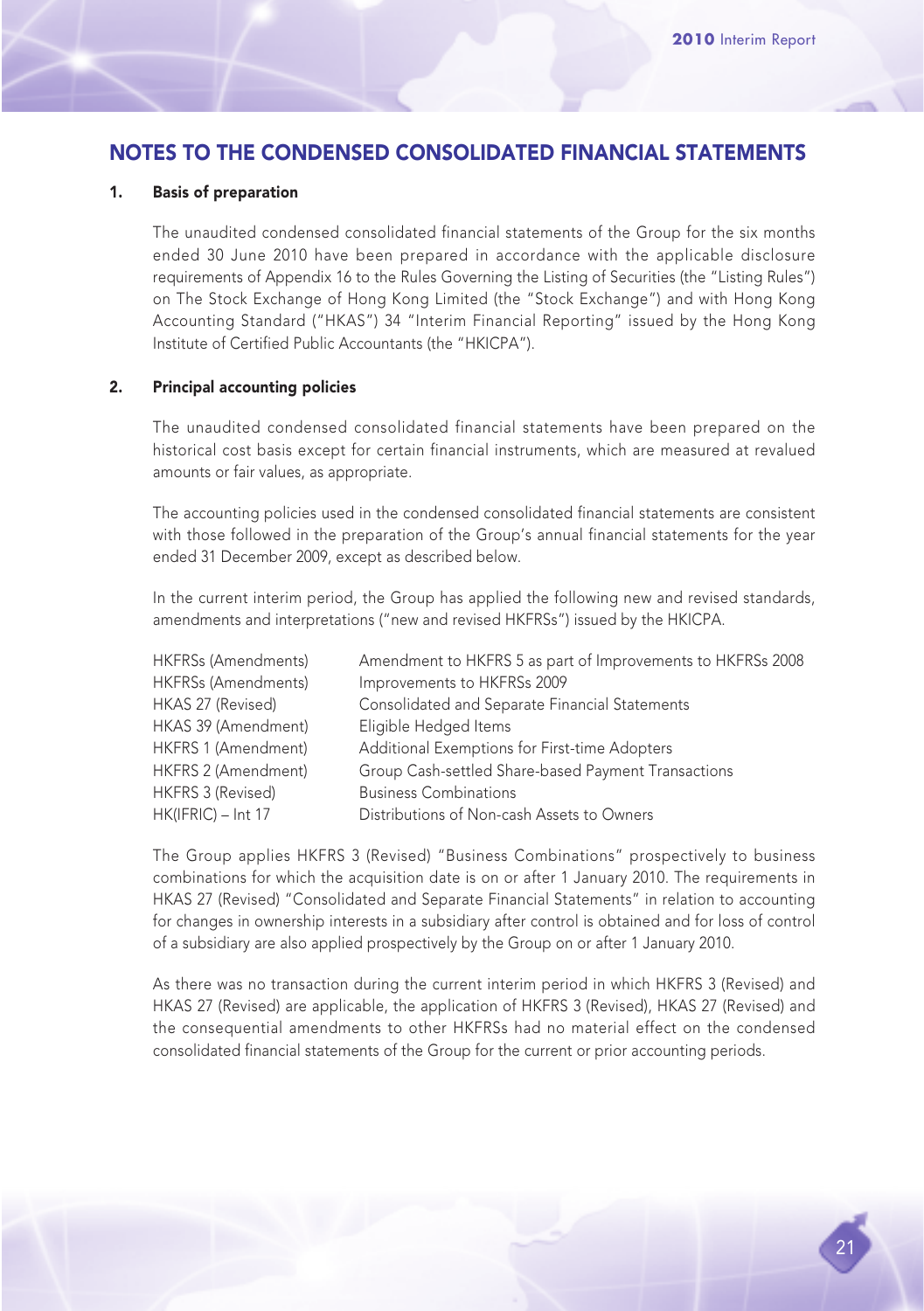Results of the Group in future periods may be affected by future transactions for which HKFRS 3 (Revised), HKAS 27 (Revised) and the consequential amendments to the other HKFRSs are applicable.

The application of the other new and revised HKFRSs had no material effect on the condensed consolidated financial statements of the Group for the current or prior accounting periods.

The Group has not early applied the following new and revised HKFRSs that have been issued but are not yet effective:

| <b>HKFRSs (Amendments)</b> | Improvements to HKFRSs 2010 <sup>1</sup>                                 |
|----------------------------|--------------------------------------------------------------------------|
| HKAS 24 (Revised)          | Related Party Disclosures <sup>4</sup>                                   |
| HKAS 32 (Amendment)        | Classification of Rights Issues <sup>2</sup>                             |
| HKFRS 1 (Amendment)        | Limited Exemption from Comparative HKFRS 7 Disclosures for               |
|                            | First-time Adopters <sup>3</sup>                                         |
| HKFRS 9                    | Financial Instruments <sup>5</sup>                                       |
| $HK(IFRIC) - Int 14$       | Prepayments of a Minimum Funding Requirement <sup>4</sup>                |
| (Amendment)                |                                                                          |
| HK(IFRIC) - Int 19         | Extinguishing Financial Liabilities with Equity Instruments <sup>3</sup> |

- <sup>1</sup> Effective for annual periods beginning on or after 1 July 2010 and 1 January 2011, as appropriate.
- <sup>2</sup> Effective for annual periods beginning on or after 1 February 2010.
- <sup>3</sup> Effective for annual periods beginning on or after 1 July 2010.
- <sup>4</sup> Effective for annual periods beginning on or after 1 January 2011.
- <sup>5</sup> Effective for annual periods beginning on or after 1 January 2013.

The Directors of the Company anticipate that the application of other new and revised standards, amendments or interpretations will have no material impact on the results and the financial position of the Group.

#### 3. Revenue

Revenue represents the net amounts received and receivable for goods sold and services provided by the Group to outside customers during the period.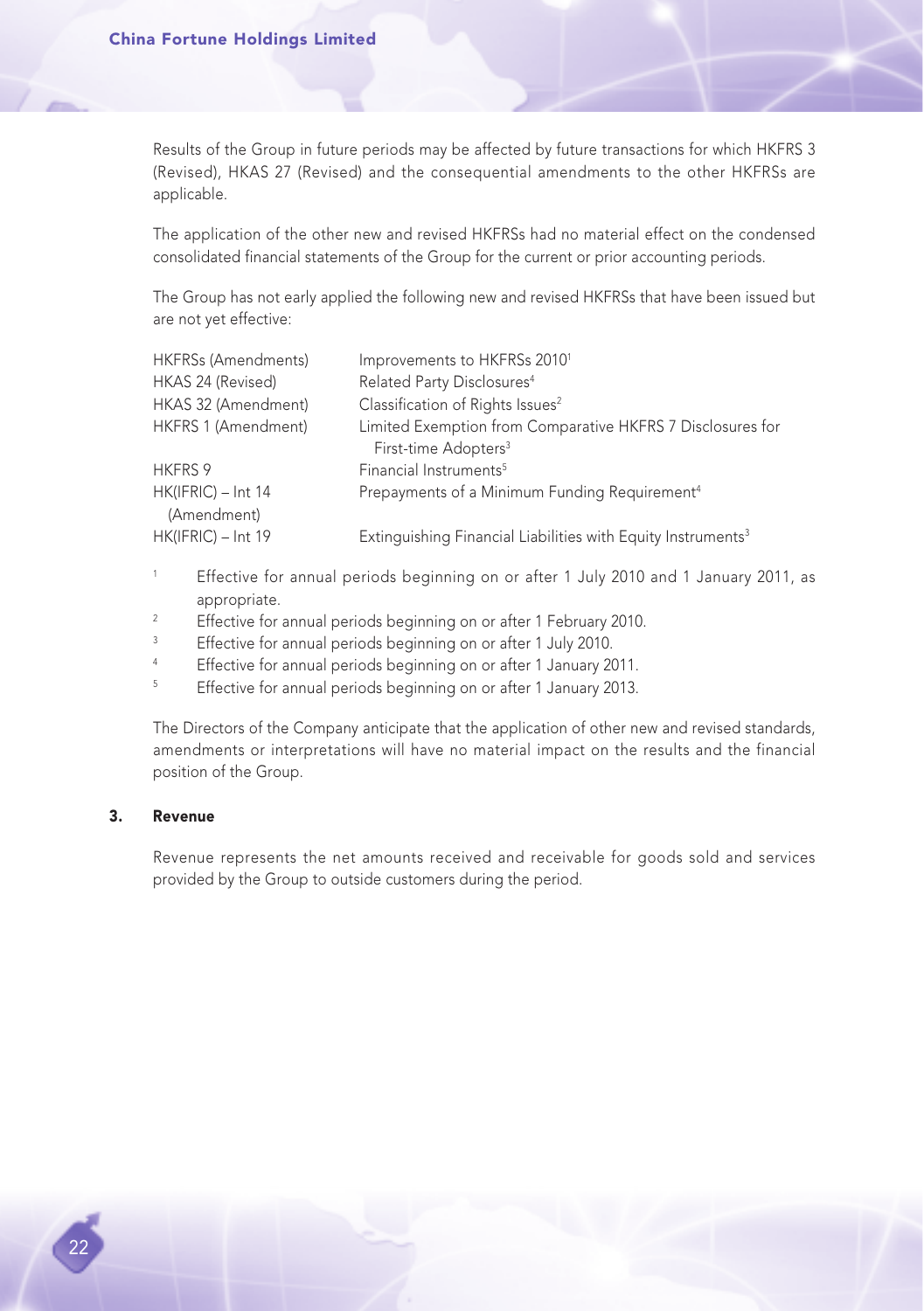#### 4. Segment information

The following is an analysis of the Group's revenue and results by operating segment.

#### Six months ended 30 June 2010 (unaudited)

|                                |            | Mobile phone business |             |           | Mining<br>business |              |
|--------------------------------|------------|-----------------------|-------------|-----------|--------------------|--------------|
|                                | Continuing | Discontinued          |             |           | Continuing         |              |
|                                | (PRC)      | (HK)                  | Elimination | Total     | (PRC)              | Consolidated |
|                                | HK\$'000   | HK\$'000              | HK\$'000    | HK\$'000  | HK\$'000           | HK\$'000     |
| Revenue                        |            |                       |             |           |                    |              |
| External sales                 | 1,140,406  |                       |             | 1,140,406 | 3,036              | 1,143,442    |
| Inter-segment sales            |            |                       |             |           |                    |              |
|                                | 1,140,406  |                       |             | 1,140,406 | 3,036              | 1,143,442    |
| <b>Results</b>                 |            |                       |             |           |                    |              |
| Segment results                | 12,861     |                       |             | 12,861    | (486)              | 12,375       |
| Interest income                |            |                       |             |           |                    | 124          |
| Miscellaneous income           |            |                       |             |           |                    | 56           |
| Central administration costs   |            |                       |             |           |                    | (4, 722)     |
| Finance costs                  |            |                       |             |           |                    | (5, 441)     |
| Share of results of associates |            |                       |             |           |                    | 193          |
| Profit before taxation         |            |                       |             |           |                    | 2,585        |
| Income tax charge              |            |                       |             |           |                    | (78)         |
| Profit for the period          |            |                       |             |           |                    | 2,507        |
|                                |            |                       |             |           |                    |              |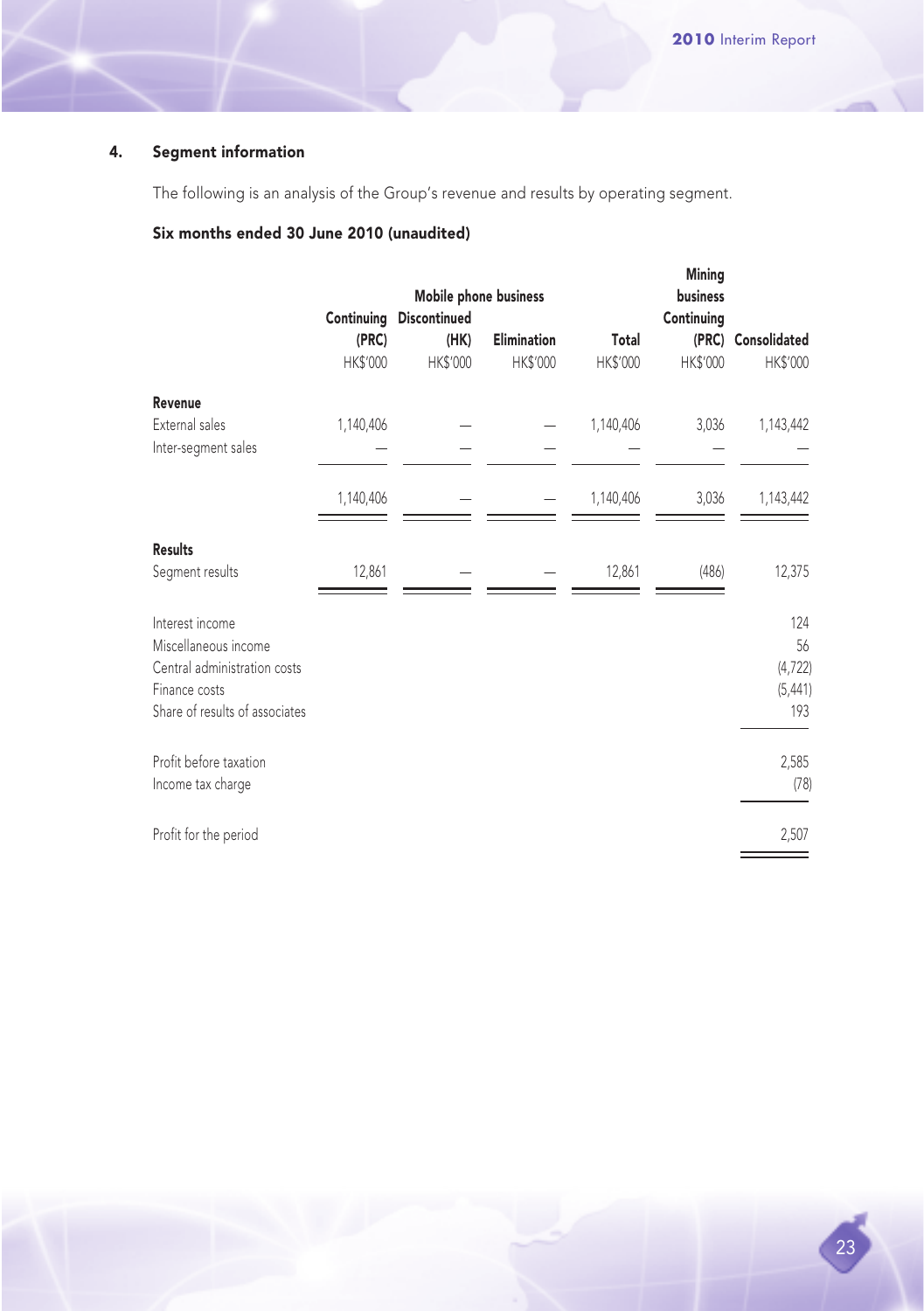### Six months ended 30 June 2009 (unaudited)

|                 |                 |                    |                       | Mining          |                        |
|-----------------|-----------------|--------------------|-----------------------|-----------------|------------------------|
|                 |                 |                    |                       |                 |                        |
| (PRC)           | (HK)            | <b>Elimination</b> | Total                 |                 | (PRC) Consolidated     |
| <b>HK\$'000</b> | <b>HK\$'000</b> | HK\$'000           | HK\$'000              | <b>HK\$'000</b> | HK\$'000               |
|                 |                 |                    |                       |                 |                        |
| 960,470         | 48,703          |                    | 1,009,173             |                 | 1,009,173              |
| 33,207          | 290             | (33, 497)          |                       |                 |                        |
| 993,677         | 48,993          | (33, 497)          | 1,009,173             |                 | 1,009,173              |
|                 |                 |                    |                       |                 |                        |
| 21,879          | 731             |                    | 22,610                |                 | 22,610                 |
|                 |                 |                    |                       |                 | 815                    |
|                 |                 |                    |                       |                 | 563                    |
|                 |                 |                    |                       |                 | (5, 517)               |
|                 |                 |                    |                       |                 | (1, 247)               |
|                 |                 |                    |                       |                 |                        |
|                 |                 |                    |                       |                 | (217)                  |
|                 |                 |                    |                       |                 | (4,910)                |
|                 |                 |                    |                       |                 | 331                    |
|                 |                 |                    |                       |                 | 12,428                 |
|                 |                 |                    |                       |                 | (112)                  |
|                 |                 |                    |                       |                 | 12,316                 |
|                 | Continuing      | Discontinued       | Mobile phone business |                 | business<br>Continuing |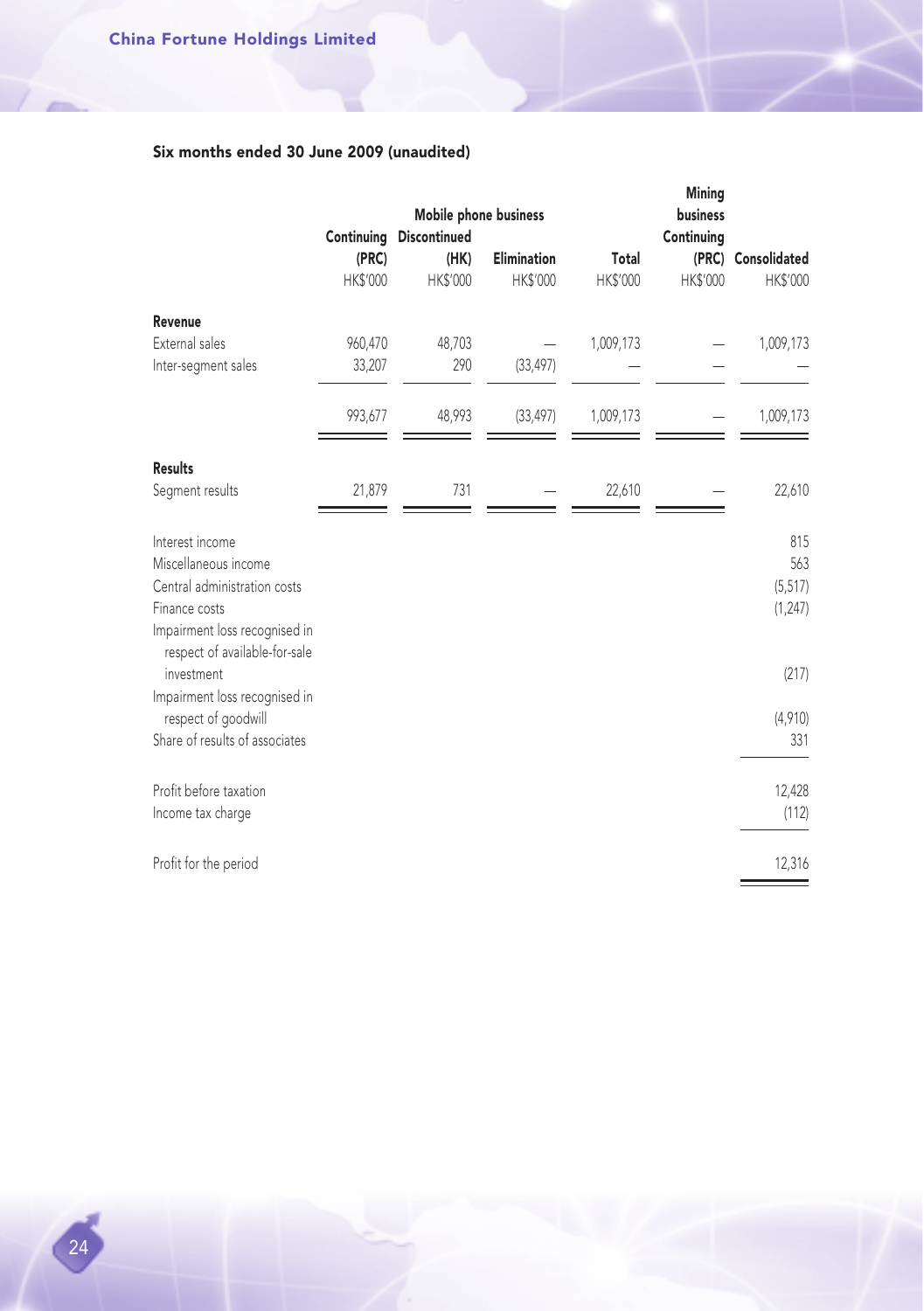#### 5. Finance costs

|                                               |                 | Six months ended |
|-----------------------------------------------|-----------------|------------------|
|                                               | 30/6/2010       | 30/6/2009        |
|                                               | <b>HK\$'000</b> | HK\$'000         |
|                                               | (unaudited)     | (unaudited)      |
| <b>Continuing operations</b>                  |                 |                  |
| Interest expense on:                          |                 |                  |
| Borrowings wholly repayable within five years | 2,971           | 701              |
| <b>Bills discounting</b>                      | 285             |                  |
| Convertible Ioan notes                        | 63              |                  |
| Earnest money received                        |                 | 501              |
| Promissory notes                              | 2,122           |                  |
|                                               | 5,441           | 1,202            |
| <b>Discontinued operations</b>                |                 |                  |
| Interest expense on:                          |                 |                  |
| Borrowings wholly repayable within five years |                 | 45               |
|                                               | 5,441           | 1,247            |

#### 6. Income tax charge

|                                                        | Six months ended |                 |
|--------------------------------------------------------|------------------|-----------------|
|                                                        | 30/6/2010        | 30/6/2009       |
|                                                        | <b>HK\$'000</b>  | <b>HK\$'000</b> |
|                                                        | (unaudited)      | (unaudited)     |
| <b>Continuing operations</b>                           |                  |                 |
| Current tax:                                           |                  |                 |
| Hong Kong Profits Tax                                  |                  |                 |
| PRC Enterprise Income Tax ("EIT")                      | 162              | 20              |
| Deferred tax (Note)                                    | (84)             |                 |
| Income tax charge relating to continuing operations    | 78               | 20              |
| <b>Discontinued operations</b>                         |                  |                 |
| Income tax charge relating to discontinued operations: |                  |                 |
| Current tax in Hong Kong                               |                  | 92              |
|                                                        | 78               | 112             |

Hong Kong Profits Tax is calculated at 16.5% of the estimated assessable profit for both periods.

PRC EIT represents tax charge on the assessable profits of the Company's subsidiary, 珠海市雷鳴 達通訊設備有限公司 ("Zhuhai Reminda").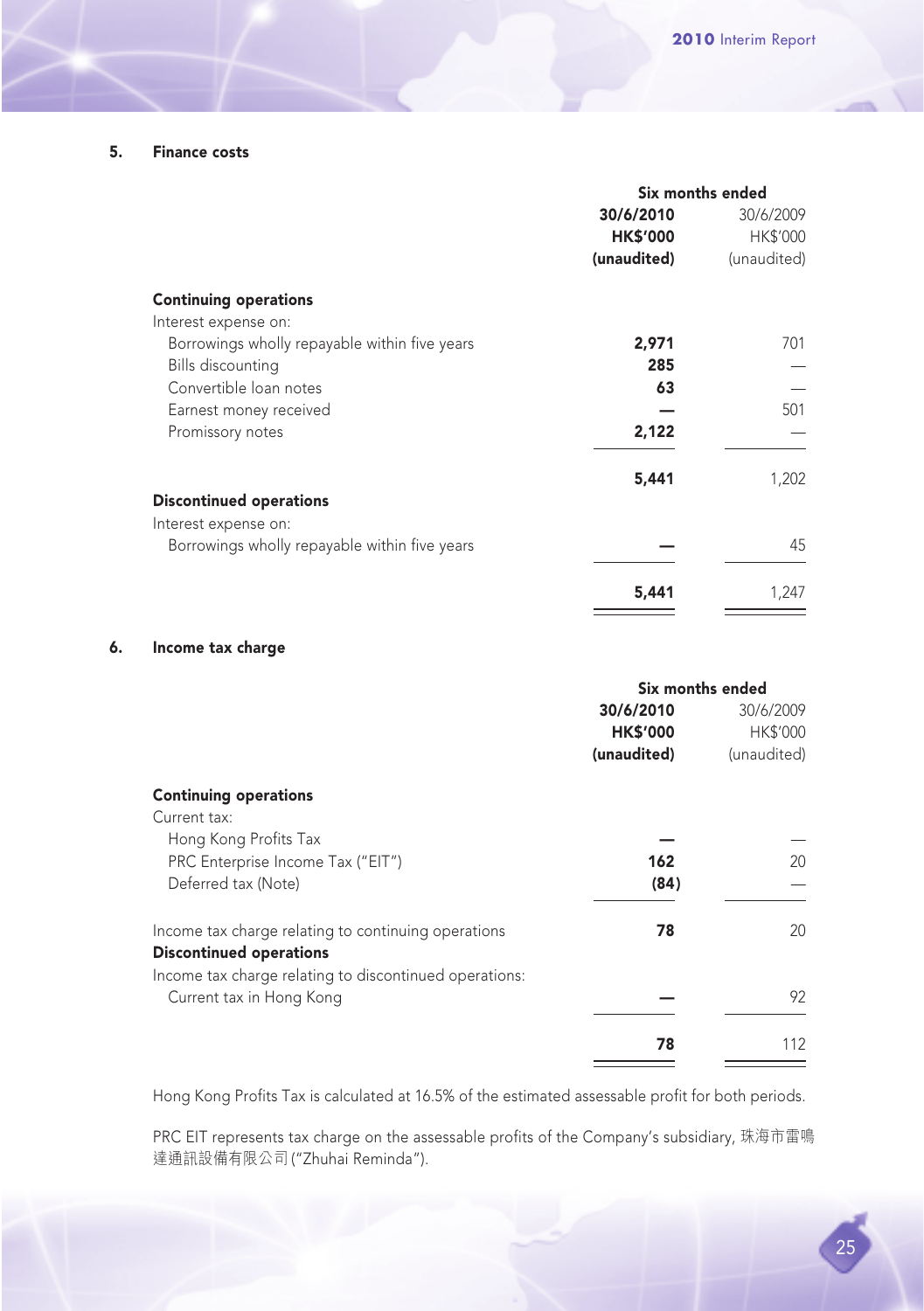Fortune (Shanghai) International Trading Co., Ltd., 上海長遠忻科貿易有限公司 and 上海遠嘉國際 貿易有限公司 were established in Shanghai Waigaoqiao Free Trade Zone, the PRC; and Zhuhai Reminda was established in Zhuhai Special Economic Zone, the PRC. Accordingly, for the six months ended 30 June 2010, these PRC subsidiaries were entitled to the EIT rate of 22%. 黃石鍶 發礦業有限公司 was established in the PRC and subject to the EIT rate of 25% for the six months ended 30 June 2010.

Note:

The deferred tax liabilities were credited to consolidated financial statements during the period.

#### 7. Discontinued operations

On 3 August 2009, the Group entered into a sale and purchase agreement to dispose of the entire interest in Synergy Technologies (Asia) Limited, which carried out the distribution business in Hong Kong.

The loss for the period ended 30 June 2009 from the discontinued operations was analysed as follows:

|                                                                                                                                     | 1/1/2009 to<br>30/6/2009<br><b>HK\$'000</b> |
|-------------------------------------------------------------------------------------------------------------------------------------|---------------------------------------------|
| Profit of distribution business in Hong Kong for the period ended 30 June 2009<br>Impairment loss recognised in respect of goodwill | 594<br>(4.910)                              |
|                                                                                                                                     | (4.316)                                     |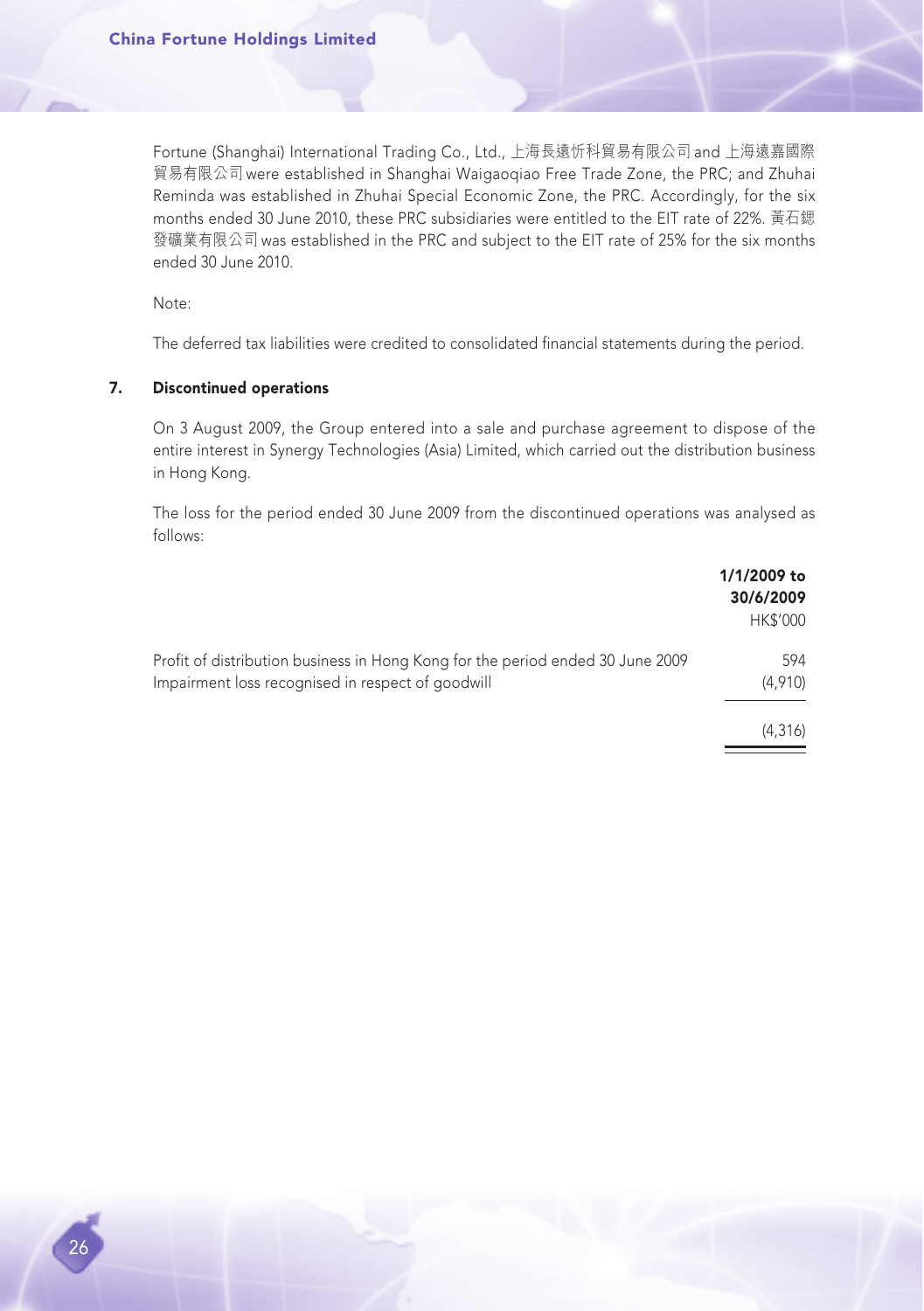The results of the period ended 30 June 2009 from the distribution business in Hong Kong were as follows:

|                                          | 1/1/2009 to<br>30/6/2009<br>HK\$'000 |
|------------------------------------------|--------------------------------------|
| Revenue                                  | 48,703                               |
| Cost of sales                            | (46,650)                             |
| Gross profit                             | 2,053                                |
| Other gains, net                         | 5,514                                |
| Selling and distribution costs           | (2,928)                              |
| Administrative expenses                  | (3,908)                              |
| Finance costs                            | (45)                                 |
| Profit before tax                        | 686                                  |
| Income tax charge                        | (92)                                 |
| Profit for the period ended 30 June 2009 | 594                                  |

The above disposal was completed on 24 August 2009 and the respective loss on disposal was HK\$5,081,000.

#### 8. Profit for the period

| <b>Continuing operations</b> |                 |                 |             |                                                                | Consolidated |  |
|------------------------------|-----------------|-----------------|-------------|----------------------------------------------------------------|--------------|--|
| 30/6/2010                    | 30/6/2009       | 30/6/2010       | 30/6/2009   | 30/6/2010                                                      | 30/6/2009    |  |
| <b>HK\$'000</b>              | <b>HK\$'000</b> | <b>HK\$'000</b> |             | <b>HK\$'000</b>                                                | HK\$'000     |  |
| (unaudited)                  | (unaudited)     | (unaudited)     | (unaudited) | (unaudited)                                                    | (unaudited)  |  |
|                              |                 |                 |             |                                                                |              |  |
| 839                          | 627             |                 | 20          | 839                                                            | 647          |  |
| (124)                        | (815)           |                 |             | (124)                                                          | (815)        |  |
| 184                          | 395             |                 | 29          | 184                                                            | 424          |  |
|                              |                 |                 |             |                                                                |              |  |
| 1,132                        | 1.147           |                 |             | 1,132                                                          | 1,147        |  |
| 6,252                        | 5,913           |                 | 2,694       | 6,252                                                          | 8,607        |  |
| 7,384                        | 7,060           |                 | 2,694       | 7,384                                                          | 9,754        |  |
|                              |                 |                 |             | Six months ended<br><b>Discontinued operations</b><br>HK\$'000 |              |  |

Note: Amounts included in other losses and gains.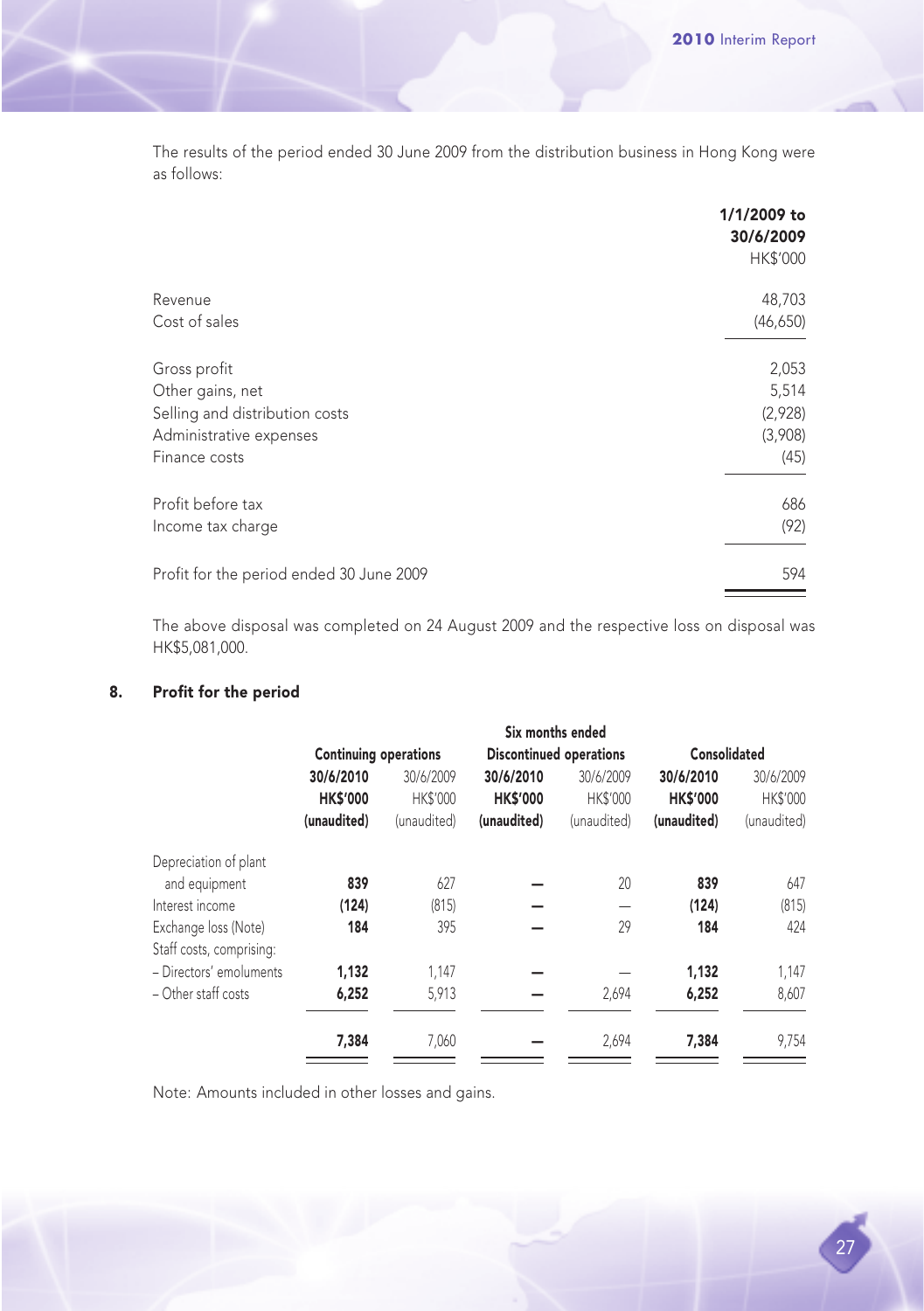#### 9. Earnings per share

#### From continuing and discontinued operations

The calculation of the basic earnings per share attributable to owners of the Company is based on the following data:

|                                                                         |                 | Six months ended |
|-------------------------------------------------------------------------|-----------------|------------------|
|                                                                         | 30/6/2010       | 30/6/2009        |
|                                                                         | <b>HK\$'000</b> | <b>HK\$'000</b>  |
|                                                                         | (unaudited)     | (unaudited)      |
| Earnings<br>Profit for the period attributable to owners of the Company | 3,279           | 12,318           |
| Number of shares                                                        | '000            | '000'            |
| Weighted average number of ordinary shares in issue                     | 819,296         | 372,790          |
| Basic earnings per share (HK cent(s))                                   | 0.4             | 3.3              |

#### From continuing operations

Earnings figures are calculated as follows:

|                                                             |                 | Six months ended |
|-------------------------------------------------------------|-----------------|------------------|
|                                                             | 30/6/2010       | 30/6/2009        |
|                                                             | <b>HK\$'000</b> | <b>HK\$'000</b>  |
|                                                             | (unaudited)     | (unaudited)      |
| Earnings                                                    |                 |                  |
| Profit for the period attributable to owners of the Company | 3,279           | 12,318           |
| Add: loss for the period from discontinued operations       |                 | 4,316            |
| Basic earnings per share from continuing operations         | 3,279           | 16,634           |
| Number of shares                                            | '000'           | '000'            |
| Weighted average number of ordinary shares in issue         | 819,296         | 372,790          |
| Basic earnings per share (HK cent(s))                       | 0.4             | 4.5              |

No diluted earnings per share is presented as the exercise price of the Company's share options was higher than the average market price for both periods.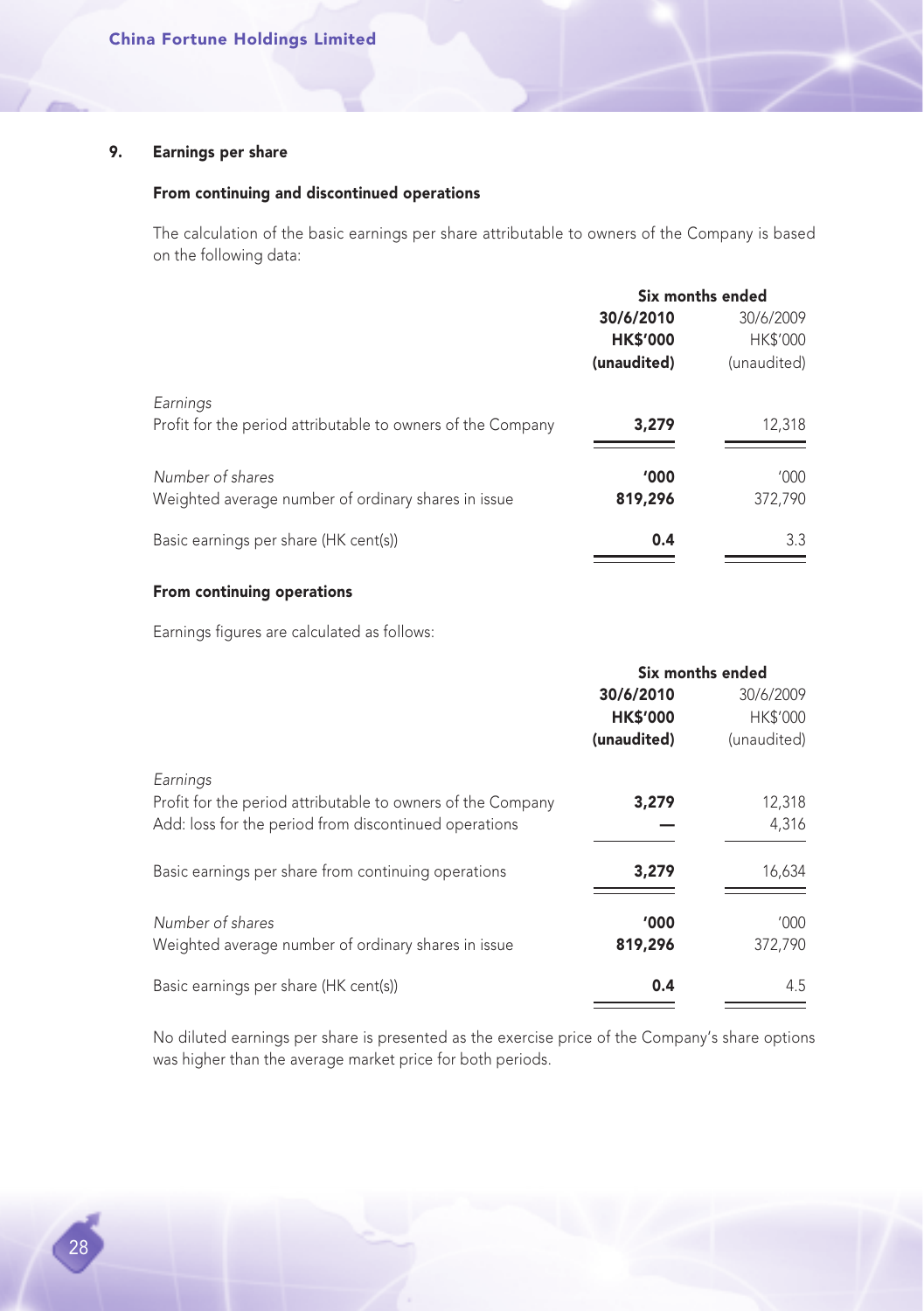#### 10. Trade and other receivables

|                                | 30/6/2010<br><b>HK\$'000</b> | 31/12/2009<br><b>HK\$'000</b> |
|--------------------------------|------------------------------|-------------------------------|
|                                | (unaudited)                  | (audited)                     |
| Trade receivables              | 29,849                       | 24,922                        |
| Less: accumulated allowance    | (15,034)                     | (15,501)                      |
|                                | 14,815                       | 9,421                         |
| Value-added-tax receivables    | 7,555                        | 10,620                        |
| Rebates receivable             | 63,963                       | 50,020                        |
| Other receivables and deposits | 36,983                       | 28,414                        |
| Less: accumulated allowance    | (80)                         | (12,626)                      |
|                                | 123,236                      | 85,849                        |

The Group allows credit period ranged from 30 to 90 days to its trade customers. The following is an aged analysis of the trade receivables (net of allowance) presented based on the invoice date at the end of the reporting period:

|                    | 30/6/2010       | 31/12/2009 |
|--------------------|-----------------|------------|
|                    | <b>HK\$'000</b> | HK\$'000   |
|                    | (unaudited)     | (audited)  |
| Trade receivables: |                 |            |
| 0 to 30 days       | 13,416          | 8,555      |
| 31 to 90 days      | 824             | 486        |
| Over 90 days       | 575             | 380        |
|                    | 14,815          | 9,421      |
|                    |                 |            |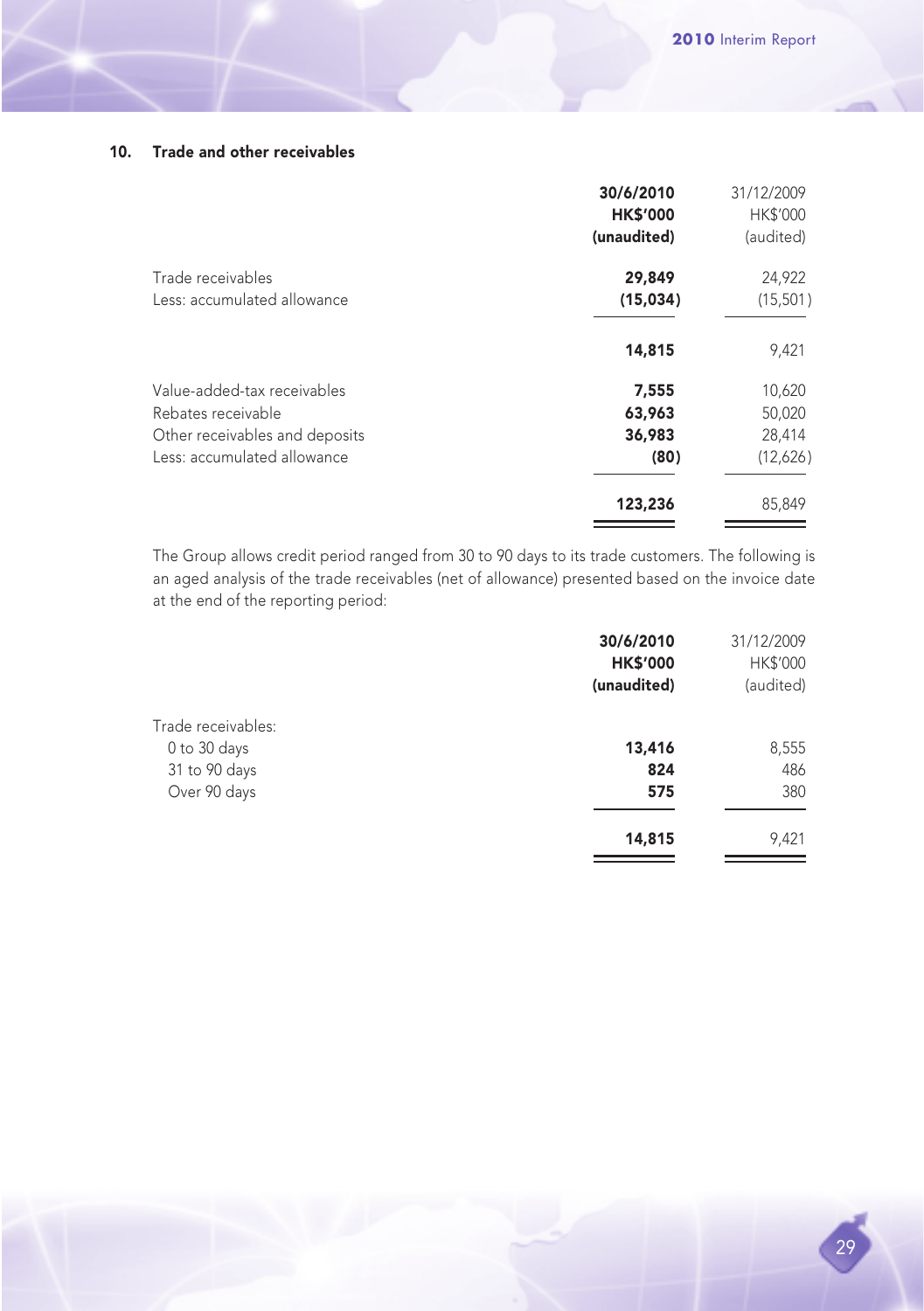#### 11. Trade and other payables

The following is an aged analysis of the trade payables presented based on the invoice date at the end of the reporting period:

|     |                                  | 30/6/2010       | 31/12/2009 |
|-----|----------------------------------|-----------------|------------|
|     |                                  | <b>HK\$'000</b> | HK\$'000   |
|     |                                  | (unaudited)     | (audited)  |
|     | Trade payables:                  |                 |            |
|     | 0 to 30 days                     | 1,636           | 3,539      |
|     | 31 to 90 days                    | 184             | 99         |
|     | Over 90 days                     | 1,139           | 2,163      |
|     |                                  | 2,959           | 5,801      |
|     | Rebates payable                  | 89,794          | 47,983     |
|     | Other payables and accruals      | 31,664          | 36,013     |
|     |                                  | 124,417         | 89,797     |
| 12. | <b>Bank and other borrowings</b> |                 |            |
|     |                                  | 30/6/2010       | 31/12/2009 |
|     |                                  | <b>HK\$'000</b> | HK\$'000   |
|     |                                  | (unaudited)     | (audited)  |
|     | Borrowings comprise:             |                 |            |
|     | Bank loans                       | 22,800          |            |
|     | Other borrowings                 | 48,334          | 14,010     |
|     |                                  | 71,134          | 14,010     |
|     | Secured                          | 14,134          | 14,010     |
|     | Unsecured                        | 57,000          |            |
|     |                                  | 71,134          | 14,010     |

At the end of the reporting period, the bank borrowings of the Group are repayable on demand or within one year.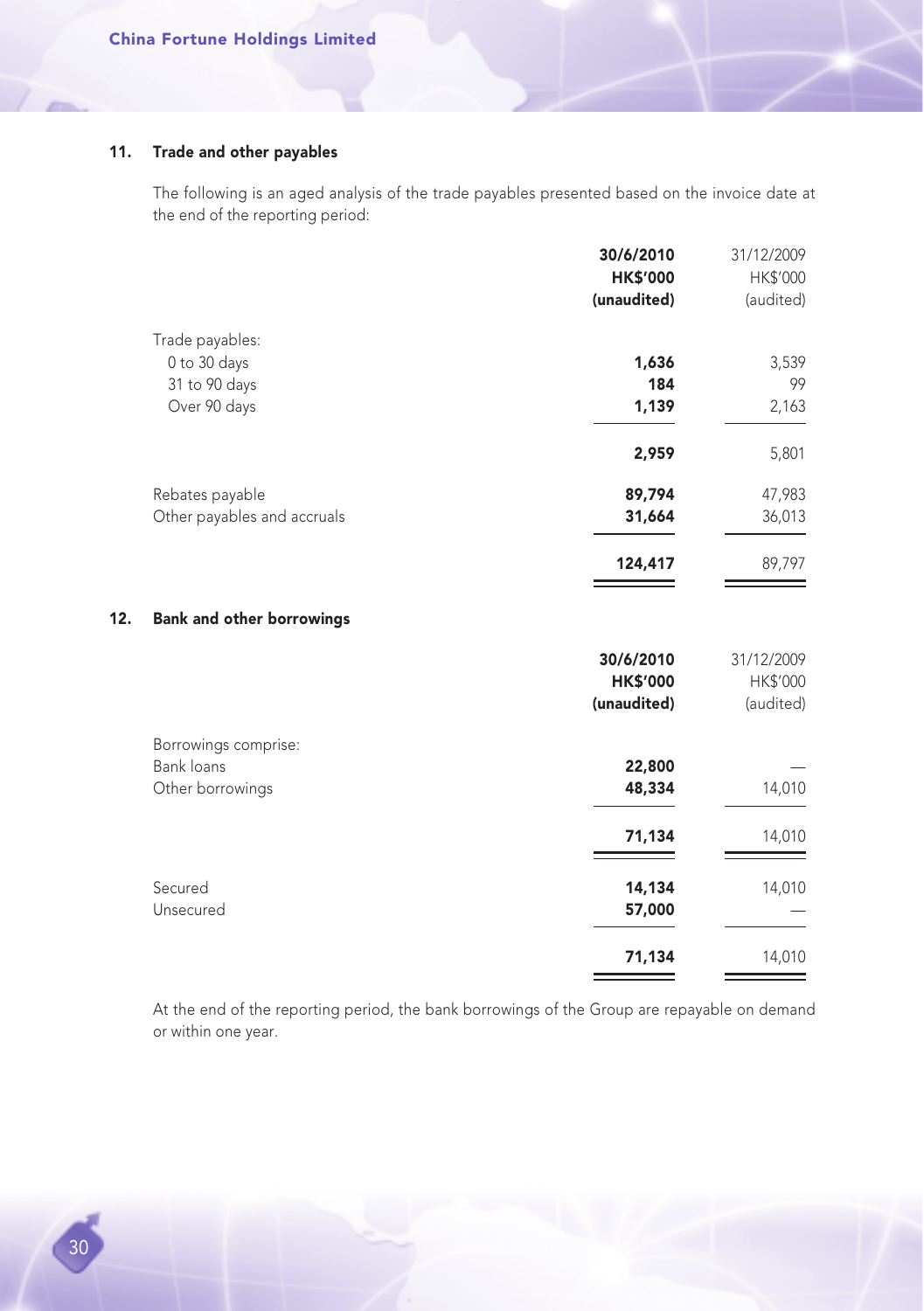#### 13. Share capital

|                                                 | Number of<br>ordinary shares | Share capital<br><b>HK\$'000</b> |
|-------------------------------------------------|------------------------------|----------------------------------|
| Ordinary shares of HK\$0.10 each<br>Authorised: |                              |                                  |
| At 31 December 2009 and 30 June 2010            | 1,000,000,000                | 100,000                          |
| Issued and fully paid                           |                              |                                  |
| At 1 January 2009                               | 372.790.000                  | 37,279                           |
| Allotment of new shares (Note 1)                | 306,016,300                  | 30,602                           |
| At 31 December 2009                             | 678,806,300                  | 67,881                           |
| Allotment of new shares (Note 2)                | 142,857,142                  | 14,285                           |
| At 30 June 2010                                 | 821,663,442                  | 82,166                           |

- Note 1: On 23 December 2009, the Group completed the acquisition of a mining company by allotting and issuing of 306,016,300 ordinary shares of HK\$0.10 each as part of the consideration of the said acquisition.
- Note 2: On 23 December 2009, the Company issued convertible loan notes as part of the consideration of the said acquisition in Note 1 above. On 4 January 2010, the Company issued and allotted a total of 142,857,142 ordinary shares of HK\$0.10 each in the Company upon exercise in full by the holder of the said convertible loan notes.